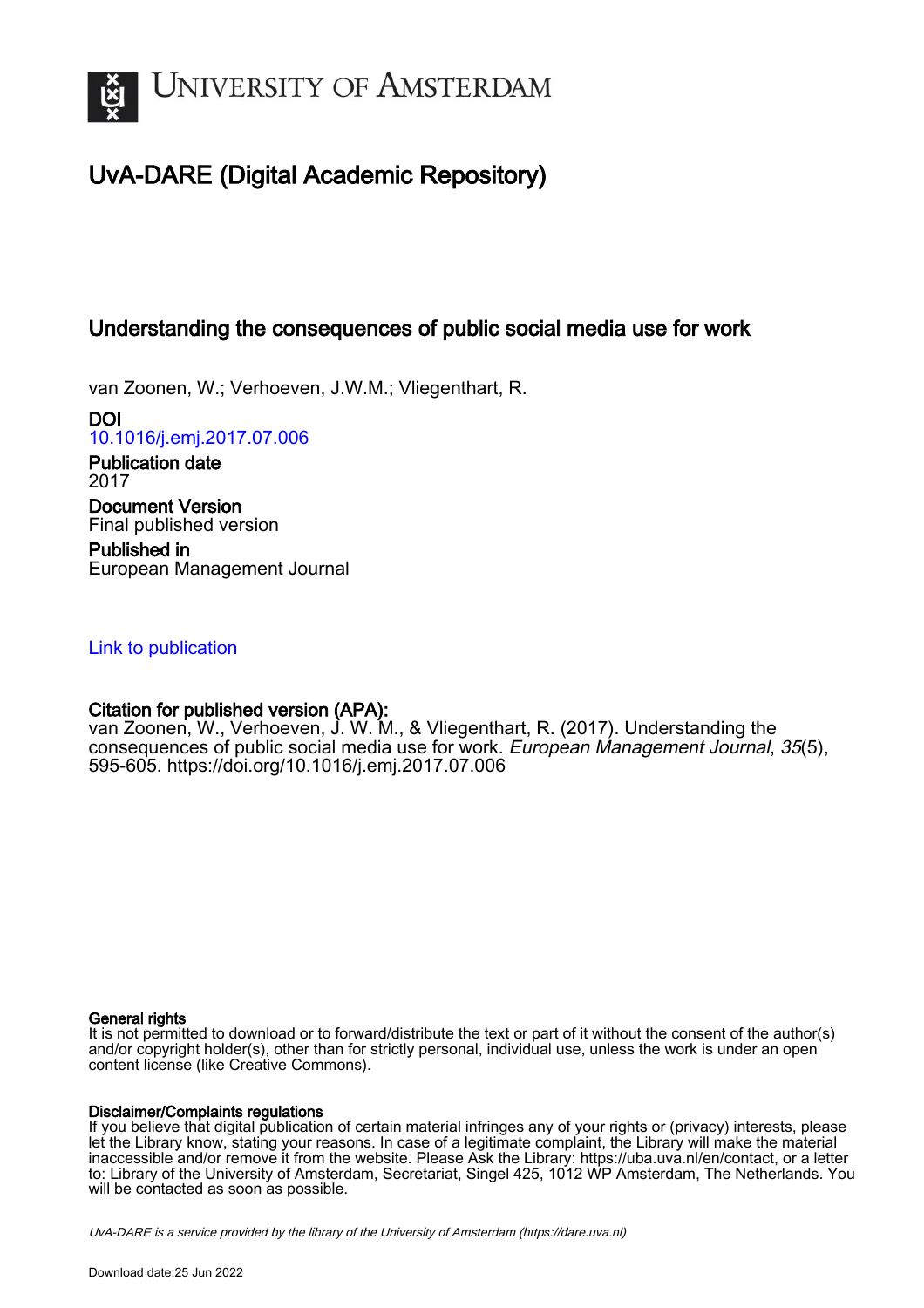#### [European Management Journal 35 \(2017\) 595](https://doi.org/10.1016/j.emj.2017.07.006)-[605](https://doi.org/10.1016/j.emj.2017.07.006)

Contents lists available at ScienceDirect



# European Management Journal

journal homepage: <www.elsevier.com/locate/emj>

# Understanding the consequences of public social media use for work



Ward van Zoonen\* , Joost W.M. Verhoeven, Rens Vliegenthart

The Amsterdam School of Communication Research ASCoR, University of Amsterdam, The Netherlands

#### article info

Article history: Received 4 January 2017 Received in revised form 6 June 2017 Accepted 7 July 2017 Available online 17 July 2017

Keywords: Social media Resources and demands Employee wellbeing Organizational communication

## **ABSTRACT**

Social media has slowly become ubiquitous in the workplace; however, the use of these technologies has been associated with both positive and negative consequences. Using the JD-R model, this study examines these positive and negative consequences of the public social media use for work. Survey data of 421 employees is used to explore the relationship between public social media use for work and engagement, and exhaustion, through opposing mechanisms. The findings demonstrate that interruptions and work-life conflict are important demands, whereas accessibility and efficient communication are resources associated with social media use for work. These demands and resources are related to engagement and exhaustion.

© 2017 Elsevier Ltd. All rights reserved.

Social media are slowly becoming ubiquitous in the workplace, and research on this topic has been on the rise (El Ouirdi, El Ouirdi, Segers, & Henderickx, 2015). Since 2013, an increasing amount of research has been published on social technology use in organizational contexts (e.g., [Bucher, Fieseler,](#page-10-0) & [Suphan, 2013; Gibbs,](#page-10-0) [Rozaidi,](#page-10-0) & [Eisenberg, 2013; Leftheriotis](#page-10-0) & [Giannakos, 2014;](#page-10-0) [Majchrzak, Faraj, Kane,](#page-10-0) & [Azad, 2013](#page-10-0); [Treem, Dailey, Pierce,](#page-11-0) & [Leonardi, 2015](#page-11-0)). However, these studies are predominantly concerned with enterprise social media (e.g., [Ellison, Gibbs,](#page-10-0) & [Weber,](#page-10-0) [2015; Majchrzak et al., 2013](#page-10-0)), largely ignoring the use of prominent public counterparts, such as Facebook, LinkedIn and Twitter, in organizational contexts [\(Van Zoonen, Verhoeven,](#page-11-0) & [Vliegenthart,](#page-11-0) [2016a\)](#page-11-0). Social media adoption in organizations is outpacing our empirical understanding of the use of these technologies [\(Treem](#page-11-0) & [Leonardi, 2012; Van Zoonen et al., 2016a\)](#page-11-0). This lack of empirical understanding is problematic, since public social media use by employees might offer some distinct individual challenges and opportunities which, consequently, could affect individual engagement and exhaustion, and ultimately, organizational functioning ([Treem](#page-11-0) & [Leonardi, 2012; Ollier-Malaterre, Rothbard,](#page-11-0) & [Berg, 2013](#page-11-0)).

This study focuses on public social media use, which are defined as social technologies (such as Facebook, LinkedIn and Twitter) that

E-mail address: [w.vanzoonen@uva.nl](mailto:w.vanzoonen@uva.nl) (W. van Zoonen).

afford visibility, editability, persistence, and association between content and people ([Treem](#page-11-0) & [Leonardi, 2012\)](#page-11-0). Social media use for work refers to the content that is published through these platforms, which can refer to work experiences, organizational news or industry-related information sharing ([Van Zoonen et al., 2016a\)](#page-11-0). Two dominant streams of social media research in organizational contexts have emerged. The first stream of research focuses on social media affordances, examining how the use of social media shapes the way people communicate with one another (e.g., [Treem](#page-11-0) & [Leonardi, 2012; Gibbs et al., 2013\)](#page-11-0). Several studies, adopting an affordance perspective, have demonstrated that social media affordances present employees with a variety of tensions [\(Erhardt](#page-10-0) & [Gibbs, 2014; Gibbs et al., 2013; Majchrzak et al., 2013](#page-10-0)). For example, social media affordances present tensions between openness and closedness of information and knowledge [\(Gibbs](#page-10-0) [et al., 2013](#page-10-0)), and tensions between professional and personal demands [\(Ollier-Malaterre et al., 2013](#page-10-0)). Importantly, affordances invite behaviors and other outcomes [\(Withagen, de Poel, Araújo,](#page-11-0) & [Pepping, 2012](#page-11-0)), but are not the outcome itself. The presence of an affordance does not determine the consequences in social situations [\(Evans, Pearce, Vitak,](#page-10-0) & [Treem, 2016\)](#page-10-0). Hence, an affordance approach helps to understand how technologies are enacted but provides limited insights into the individual consequences of a specific type of usage; e.g., social media use for work. This study identifies opposing consequences of social media use represented by advantages (i.e., accessibility and efficient communication) and disadvantages (i.e., interruptions and work-life conflict) that are not objects or the features of technology, but are outcomes of use

<sup>\*</sup> Corresponding author. University of Amsterdam, The Amsterdam School of Communication Research ASCoR, Nieuwe Achtergracht 166, 1016 WV Amsterdam The Netherlands.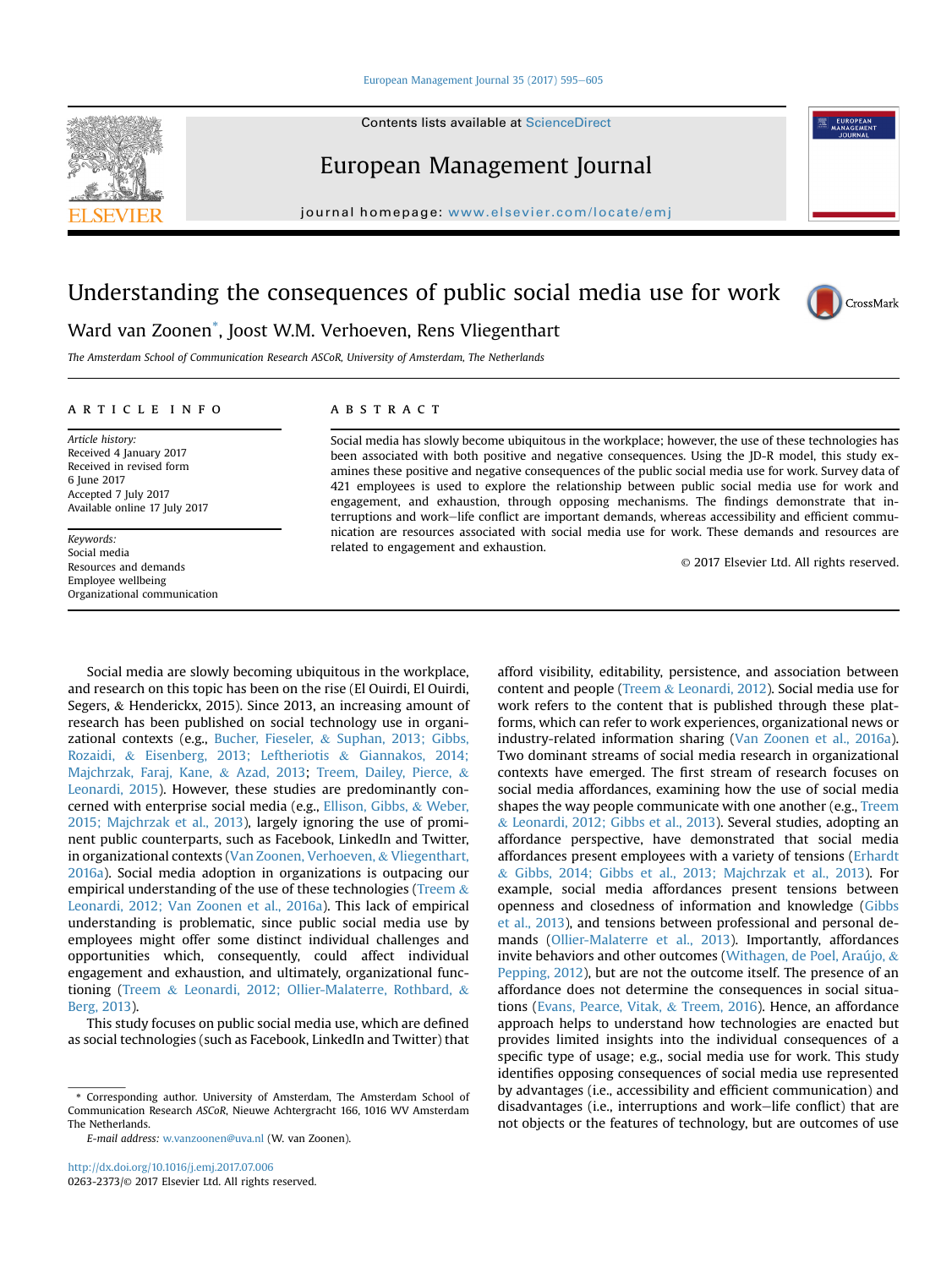that vary, and as such, are not affordances ([Evans et al., 2016](#page-10-0)). Thus, this study aims to provide more insights into the individual consequences of public social media use for work.

The second stream of research has focused on the causes and consequences of social media use (e.g., [Leftheriotis](#page-10-0) & [Giannakos,](#page-10-0) [2014](#page-10-0); [Moqbel, Nevo,](#page-10-0) & [Kock, 2013\)](#page-10-0), adopting a deterministic view to examine the relationship between social media use and individual or organizational characteristics. In this research tradition, public social media use for work has predominantly been linked to job performance and job satisfaction (e.g., [Leftheriotis](#page-10-0)  $&$  [Giannakos,](#page-10-0) [2014](#page-10-0); [Moqbel et al., 2013;](#page-10-0) [Utz, 2015\)](#page-11-0). The only exception is [Van](#page-11-0) [Zoonen, Verhoeven,](#page-11-0) & [Vliegenthart \(2016b\)](#page-11-0), who demonstrated that social media use for work was related to exhaustion, through work-life conflict. Yet, the focus has predominantly been on organizational outcomes such as identification, job performance and satisfaction, and neglecting important dimensions of employee wellbeing, such as engagement and exhaustion. Additionally, to date, studies on public social media use for work provide either a positive or negative discourse to social media use for work, overlooking important nuances represented by opposing mechanisms that may mediate this relationship. Studies on general information and communication technologies (ICTs; e.g., email or smartphones) have demonstrated the value of taking opposing consequences into account (e.g., [Fonner](#page-10-0) & [Roloff, 2012; Jarvenpaa](#page-10-0) & [Lang, 2005;](#page-10-0) [Leonardi, Treem,](#page-10-0) & [Jackson, 2010; Mazmanian, Orlikowski,](#page-10-0) & [Yates, 2013; Ter Hoeven, van Zoonen,](#page-10-0) & [Fonner, 2016\)](#page-10-0). Although these studies provide insights into these positive and negative outcomes, the extent to which the findings from traditional ICTs transpose to the context of social media use, is unknown [\(Treem](#page-11-0)  $\&$ [Leonardi, 2012](#page-11-0)).

This study aims to overcome these shortfalls in the literature by using the job demands and resources model (JD-R model; [Demerouti, Bakker, Nachreiner,](#page-10-0) & [Schaufeli, 2001](#page-10-0)). The job demands and resources model is an overarching framework, used to explain how specific job conditions can be classified into two broad  $categories - job demands and job resources - that are differentially$ related to engagement and exhaustion. The model specifically proposes two psychological processes, the health impairment process assumes that high demands exhaust employees, leading to depletion of energy, whereas the motivational process assumes that resources foster engagement and employee performance ([Bakker](#page-10-0) & [Demerouti, 2007\)](#page-10-0). This study contributes to the literature by examining the use of public social media in an organizational context, providing a framework to understand the opposing consequences associated with usage, and demonstrating how these consequences are related to engagement and exhaustion.

## 1. Theoretical perspectives

## 1.1. The job demands and resources model

The JD-R model is used as the theoretical framework for our hypotheses. The JD-R model is an overarching model that can be applied to various occupational settings to predict employee wellbeing  $-$  i.e., exhaustion and engagement [\(Bakker](#page-10-0) & [Demerouti,](#page-10-0) [2007; Bakker, Demerouti,](#page-10-0) & [Sanz-Vergel, 2014; Crawford, LePine,](#page-10-0) & [Rich, 2010; Demerouti et al., 2001; Woerkom, Bakker,](#page-10-0) & [Nishii,](#page-10-0) [2016](#page-10-0)). Engagement is defined as a positive fulfilling work-related state of mind, characterized by high levels of energy and mental resilience while working, the willingness to invest efforts in one's work, and persistence even in the face of difficulties ([Schaufeli,](#page-11-0) [Salanova, Gonz](#page-11-0)ález-Romá, & [Bakker, 2002\)](#page-11-0). Exhaustion, in turn, represents the individual stress dimension of burnout, and refers to feeling overextended and depleted of emotional and physical

#### resources [\(Maslach, Schaufeli,](#page-10-0) & [Leiter, 2001](#page-10-0)).

The JD-R model makes two important propositions. First, all job characteristics can be modeled using two different categories; job demands and job resources ([Bakker](#page-10-0) & [Demerouti, 2007; Bakker](#page-10-0) [et al., 2014](#page-10-0)). Job demands refer to the physical, social, or organizational aspects of a job that require sustained effort, and are thus associated with psychological costs, such as exhaustion ([Bakker](#page-10-0)  $\&$ [Demerouti, 2007; Demerouti et al., 2001\)](#page-10-0). Examples of job demands are high work pressure, unfavorable physical environment, and emotionally demanding interactions with others ([Bakker](#page-10-0)  $\&$ [Demerouti, 2007](#page-10-0)). Previous studies have shown that such job demands exhaust employees' mental and physical resources, leading to burnout symptoms [\(Bakker](#page-10-0) & [Demerouti, 2007; Bakker et al.,](#page-10-0) [2014\)](#page-10-0). Job resources refer to physical, psychological, social or organizational aspects of a job that help achieve work goals, reduce job demands and their associated costs, and stimulate personal growth and development ([Bakker](#page-10-0) & [Demerouti, 2007; Schaufeli,](#page-10-0) [Bakker,](#page-10-0) & [Van Rhenen, 2009](#page-10-0)). Such job resources  $-$  e.g., increased autonomy, leader–member exchange, feedback, and task signifi $c$ ance  $-$  are typically associated with increased levels of engagement [\(Bakker et al., 2014\)](#page-10-0).

The second proposition of the JD-R model is that job demands and resources are triggers of two different processes, a health impairment process and a motivational process [\(Bakker et al.,](#page-10-0) [2014\)](#page-10-0). These processes suggest that demands are generally the most important predictors of exhaustion, as they require physical or psychological expenditure, whereas job resources are generally related to motivation and engagement, as they fulfill basic psychological needs ([Bakker](#page-10-0) & [Demerouti, 2007; Bakker et al., 2014;](#page-10-0) [Nahrgang, Morgeson,](#page-10-0) & [Hofmann, 2011\)](#page-10-0). Various empirical studies have supported the notion that job demands lead to exhaustion, diminished task effectiveness, and longer and more frequent sick leaves, whereas, job resources counteract these effects and increase engagement [\(Bakker, Demerouti,](#page-10-0) & [Verbeke,](#page-10-0) [2004](#page-10-0); [Bakker et al., 2014; Crawford et al., 2010; Schaufeli](#page-10-0) & [Bakker, 2004; Woerkom et al., 2016](#page-10-0)). For an overview of studies adopting the JD-R model see [Bakker and Demerouti \(2007\) Bakker](#page-10-0) [et al. \(2014\).](#page-10-0)

Recently, [Ter Hoeven et al. \(2016\)](#page-11-0) demonstrated that the rationale behind the JD-R model is supported when applied to email and telephone communication at work. They identified several positive (i.e., efficient communication and accessibility) and negative consequences (i.e., interruptions) and demonstrated their relationship to engagement and exhaustion. The authors conclude that the positive and negative consequences of ICT use can be understood as technology-related resources and demands [\(Ter Hoeven et al.,](#page-11-0) [2016\)](#page-11-0). Extending this line of reasoning to social media use, the JD-R model would predict that the resources associated with social media use for work (accessibility and efficient communication) fulfill basic psychological needs such as relatedness and competence representing a motivational process leading to engagement ([Bakker et al., 2014; Nahrgang et al., 2011\)](#page-10-0). In turn, social media related demands (e.g., interruptions and work-life conflict) basically cost effort and consume resources, therefore causing exhaustion. This study tests these assumptions in an attempt to understand how communication practices in contemporary workplaces, characterized by high levels of social media use [\(Bucher](#page-10-0) [et al., 2013; Van Zoonen et al., 2016a,b](#page-10-0)), affect employee wellbeing.

#### 2. Hypotheses

## 2.1. Social media related demands

Public social media use in the workplace engenders the notion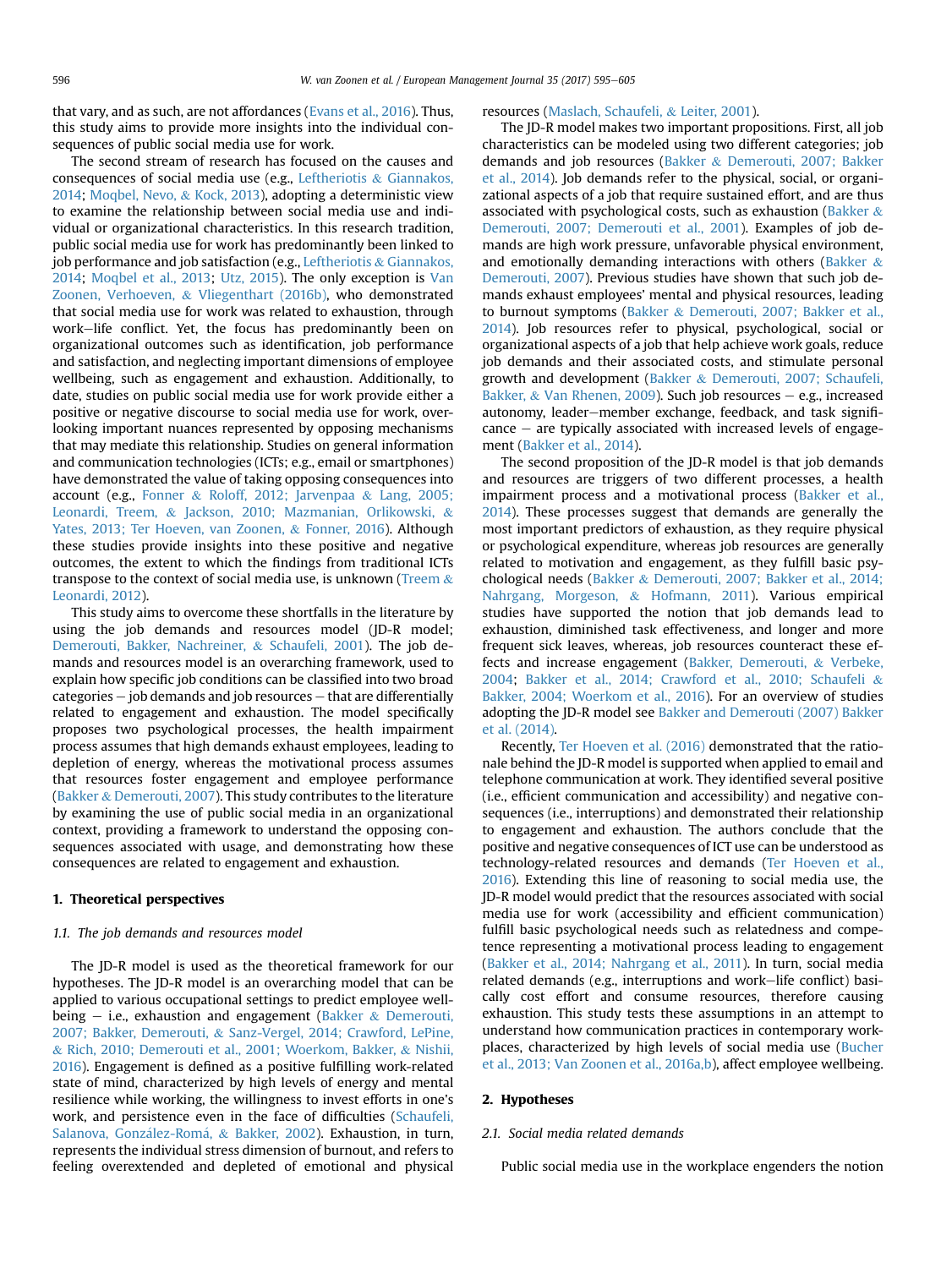that technological advances have created a media-rich work ecology characterized by increased connectivity [\(Leonardi et al., 2010;](#page-10-0) [Wajcman](#page-10-0) & [Rose, 2011](#page-10-0)) and blurred boundaries (Marwick & boyd, 2011; [Ollier-Malaterre et al., 2013](#page-10-0)). Public social media  $-$  i.e., Facebook, Twitter, and LinkedIn  $-$  are social spaces, where professional and personal interactions coexist ([Ollier-Malaterre et al.,](#page-10-0) [2013\)](#page-10-0). This blurring of social and temporal boundaries may intrude into other life domains and, as such, create role conflicts ([Bucher et al., 2013; Ollier-Malaterre et al., 2013; Park, Fritz,](#page-10-0) & [Jex,](#page-10-0) [2011](#page-10-0)). Thus, social media may induce role conflict, as its use complicates our metaphors of time and place, including the belief that audiences are separate from each other [\(Marwick](#page-10-0) & [Boyd, 2010;](#page-10-0) [Van Zoonen et al., 2016b](#page-10-0)).

Employees frequently utilize public social media to stay connected, to work and engage in work-related information sharing ([Utz, 2015\)](#page-11-0). The 24-hour connectedness, facilitated by social media use, may lead to an invasion of work into the private domain ([Bucher et al., 2013\)](#page-10-0). Recent findings suggest that 36.5% of the tweets sent from personally owned Twitter accounts are workrelated; of these 48.9% work-related tweets are sent outside of regular office hours ([Van Zoonen et al., 2016a,b\)](#page-11-0). This supports the notion that work-related conversations on social media continue during time off, making invasion inevitable ([Bucher et al., 2013\)](#page-10-0). The notion that social media presents difficulties in navigating between life domains has been extensively discussed (e.g., [Ollier-](#page-10-0)[Malaterre et al., 2013\)](#page-10-0). Resolving these work/life conflicts requires psychological expenditures that may deplete an employee's resources ([Van Zoonen et al., 2016b](#page-11-0)). Hence, work/life conflict is viewed as a social media-related demand, in line with the JD-R model triggering a health impairment process, resulting in increased exhaustion and reduced levels of engagement ([Bakker](#page-10-0)  $\&$ [Demerouti, 2007](#page-10-0)).

H1a. Social media use for work is positively related to exhaustion through enhanced work-life conflict

H1b. Social media use for work is negatively related to engagement through enhanced work-life conflict

Another challenge arises from perpetual connectivity, or at least the expectation of such connectivity created by social media use  $$ i.e., creating a situation in which employees can be reached anytime and anywhere [\(Bucher et al., 2013; Treem](#page-10-0) & [Leonardi, 2012\)](#page-10-0). While this increased connectivity might help employees stay in touch, it could also present employees with challenges ([Leonardi et al.,](#page-10-0) [2010\)](#page-10-0), which could enhance interruptions at work ([Jarvenpaa](#page-10-0)  $\&$ [Lang, 2005; Ter Hoeven et al., 2016](#page-10-0)). An interruption is a "[...] interaction, which is not initiated by the recipient, is unscheduled, and results in the recipient discontinuing their current activity" ([Rennecker](#page-11-0) & [Godwin, 2005,](#page-11-0) p. 250).

Social media use may increase interruptions, as it allows instantaneous information exchanges and inquiries. Interruptions have been identified as an undesirable outcome of different ICTs, such as email use and smartphone use, in the workplace ([Fonner](#page-10-0)  $\&$ [Roloff, 2012; Ter Hoeven et al., 2016](#page-10-0)). As with other data-intensive communication technologies, the increased use of social media exposes employees to a greater number of interactions that may interfere with their work routine. Generally, social media facilitates the accumulation of unanticipated tasks and requests that are generated by incoming messages, causing interruptions [\(Gibbs](#page-10-0) [et al., 2013\)](#page-10-0). This accumulation of messages and information can deplete an employee's energy ([Derks](#page-10-0) & [Bakker, 2014](#page-10-0)) and reduce engagement [\(Ter Hoeven et al., 2016\)](#page-11-0), and is thus regarded a social media-related demand. The JD-R model suggests this reduces engagement and increases exhaustion ([Bakker](#page-10-0) & [Demerouti, 2007\)](#page-10-0).

H2a. Social media use for work is positively related to exhaustion through interruptions

H2b. Social media use for work is negatively related to engagement through interruptions

## 2.2. Social media related resources

The consequences of increased connectivity resulting from communication technology use have been widely researched (e.g., [Fonner](#page-10-0) & [Roloff, 2012; Leonardi et al., 2010; Ter Hoeven et al., 2016;](#page-10-0) [Wajcman](#page-10-0) & [Rose, 2011](#page-10-0)). In our exposition of social media-related demands, we have argued that the increased connectivity may result in negative consequences, such as interruptions and work- $-$ life conflicts. The connectivity associated with social media use may have some advantages as well ([Leonardi et al., 2010; Treem](#page-10-0) & [Leonardi, 2012\)](#page-10-0). For instance, social media contribute to horizontal and vertical communication and knowledge sharing in organizations in a cost- and time-efficient manner ([Ellison et al., 2015;](#page-10-0) [Huang, Baptista,](#page-10-0) & [Galliers, 2013; Utz, 2015\)](#page-10-0). Therefore, social media serve as platforms to efficiently exchange work-related information (e.g., [Utz, 2015](#page-11-0)). Efficient communication is defined as the extent to which communication is effortless, time efficient, and necessary for achieving work goals ([Ten Brummelhuis, Bakker,](#page-11-0) [Hetland,](#page-11-0) & [Keulemans, 2012](#page-11-0)).

Information can be efficiently accessed and exchanged through ICTs across time and space [\(Ter Hoeven et al., 2016\)](#page-11-0). [Cavazotte,](#page-10-0) [Lemos, and Villadsen \(2014\)](#page-10-0), demonstrated how mobile devices facilitated efficient communication between lawyers and their colleagues and clients. Easy access to information about work and other organizational members and their work tasks can facilitate efficient communication and collaboration among coworkers ([Treem](#page-11-0) & [Leonardi, 2012\)](#page-11-0). [Leonardi, Huysman, and Stein](#page-10-0)field (2013) describe three metaphors that help to understand how social media use in organizations might contribute to efficient communication. Social media functions as a social lubricant between organizational members making ongoing conversations and connections run more smoothly. Social media as an echo chamber highlights the ability to connect with like-minded people; thus, social media fosters the creation of communities of practice. Finally, social media as a leaky pipe for organizational communication describes how communication leaking out of conversations on social media contributes to social capital. Leaky communication allows people to keep abreast of what others are doing more easily. Furthermore, social media use in the workplace may result in efficient communication because social media improve exchange and access to information, add to the multivocality of communication, and increase the reach and richness of communication with simultaneous co-creation of rhetorical content [\(Huang et al., 2013\)](#page-10-0). Efficient communication through social media is functional in achieving work goals and helps to address job demands and associated psychological costs. Hence, efficient communication can be viewed as a social mediarelated resource that, as the JD-R model suggests, is positively related to engagement, and negatively related to exhaustion ([Bakker](#page-10-0) & [Demerouti, 2007\)](#page-10-0).

H3a. Social media use for work is negatively related to exhaustion through enhanced efficient communication.

H3b. Social media use for work is positively related to engagement through enhanced efficient communication.

So far we have argued that social technologies cause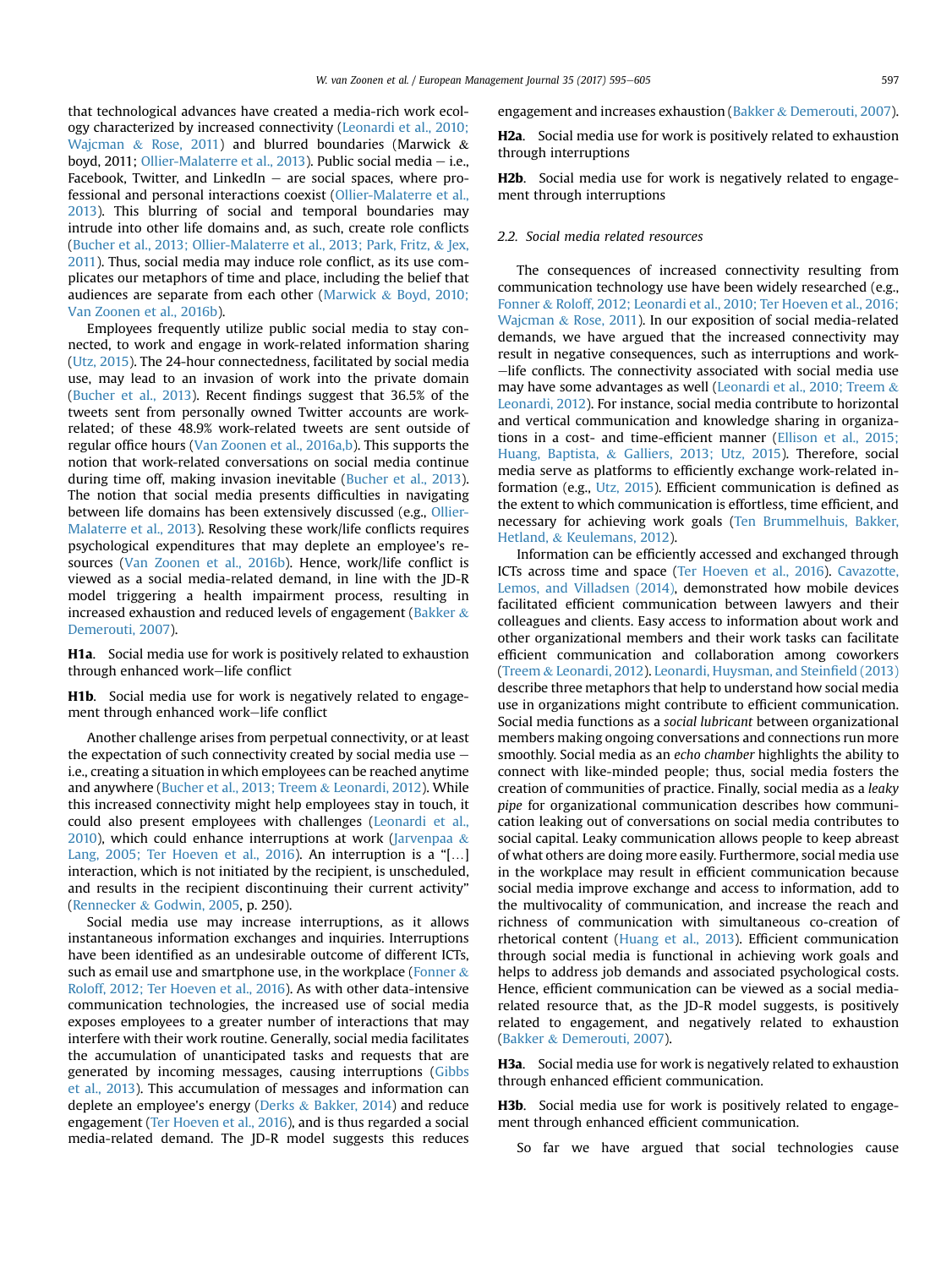interruptions that divert the employees' attention from their 'real' work ([Cavazotte et al., 2014; Thomas et al., 2006\)](#page-10-0), and that connectivity extends the boundaries of work into personal life domains ([Ollier-Malaterre et al., 2013\)](#page-10-0). However, in line with [Wajcman and](#page-11-0) [Rose \(2011\),](#page-11-0) we challenge the notion that communication technologies simply interrupt work patterns; rather, the contemporary workplace, characterized by a media-rich work ecology, leads employees to adopt new work practices.

For instance, the increased accessibility through social media enhances employees' feelings of (virtual) proximity and being in touch with colleagues [\(Treem](#page-11-0) & [Leonardi, 2012](#page-11-0)). Accessibility refers to how easily an employee can be reached by co-workers [\(Ten](#page-11-0) [Brummelhuis et al., 2012\)](#page-11-0). Moreover, social media may increase employees' visibility in organizations [\(Treem](#page-11-0) & [Leonardi, 2012\)](#page-11-0), and improve accessibility, making them more likely to be better informed ([Utz, 2015](#page-11-0)). Being accessible is experienced as essential to helping others and being a competent, flexible, and accountable worker ([Mazmanian et al., 2013](#page-10-0)). Hence, accessibility can be viewed as a resource, as it can be functional in achieving work goals, stimulate personal growth and increase professional competence and control ([Chesley, 2010; Jarvenpaa](#page-10-0) & [Lang, 2005; Ter Hoeven](#page-10-0) [et al., 2016\)](#page-10-0).

Moreover, accessibility can be viewed as a resource, as many users may view the escalating expansion of work-related accessibility as a matter of personal preference and free choice [\(Cavazotte](#page-10-0) [et al., 2014](#page-10-0)). Indeed, [Mazmanian et al. \(2013\),](#page-10-0) found that professionals rationalized the constant connectivity associated with technology use as reflecting their own choices and preferences rather than organizational or social expectations. Accessibility in this account is explained as essential to employees' capacity to perform with discretion, authority and competence [\(Cavazotte](#page-10-0) [et al., 2014](#page-10-0)). Conversely, accessibility has been found to have liberating rather than intrusive qualities, as communication technologies were seen as "a means of controlling the work environment to better fit personal needs, offering liberation, freedom and peace of mind" [\(Middleton, 2007,](#page-10-0) p. 5). Moreover, the respondents in the Wajcman and Rose study (2011) indicated that being accessible helped them navigate their way through the media and information rich work ecology.

Notably, communication technology use has been associated with engagement, because it functioned as "an enabler for connectedness to colleagues and supervisors, therefore fulfilling their work-related state of mind without having to worry about social disconnection" [\(Fujimoto, Ferdous, Sekiguchi,](#page-10-0) & [Sugianto,](#page-10-0) [2016](#page-10-0), p. 3317). Therefore, being accessible is expected to improve employees' engagement to work and reduce feelings of being exhausted ([Ter Hoeven et al., 2016\)](#page-11-0). As the job demands and resources model predicts, accessibility would increase engagement, and provide additional resources to cope with technology-related demands in the workplaces [\(Bakker](#page-10-0) & [Demerouti, 2007\)](#page-10-0). Thus, in line with the connectivity paradox [\(Leonardi et al., 2010;](#page-10-0) [Mazmanian, 2013](#page-10-0)), the practical paradox of technology [\(Ter](#page-11-0) [Hoeven et al., 2016](#page-11-0)), and the autonomy paradox [\(Mazmanian](#page-10-0) [et al., 2013](#page-10-0)), this study assumes that the increased connectivity associated with social media use, might simultaneously produce demands  $-$  i.e., interruptions and work life conflict as well as resources  $-$  i.e., accessibility and efficient communication. For a visual representation of the hypothesized relationships, see [Fig. 1.](#page-8-0)

H4a. Social media use for work is negatively related to exhaustion through enhanced accessibility.

H4b. Social media use for work is positively related to engagement through enhanced accessibility.

#### 3. Method

## 3.1. Sample and procedure

Data were collected by PanelClix (a professional research company) using an online survey.<sup>1</sup> Email invitations were sent to  $775$ employees from various organizations. A total of 421 employees completed the survey between December 16 and December 25, 2015. The response rate was 54.32%. The average age of the respondents was  $42-53$  years (SD=11.69); 50.4% were male. The respondents indicated that they worked 36.90 h per week ( $SD = 7.00$ ), which closely resembled the overall workforce (whose average age is 41.4 years old; average working hours per week  $33.07$ ).<sup>2</sup> Of the participants, 48.7% had earned a university degree and 28.5% had a managerial position at their organization. The majority was employed in one of the following sectors: health care (18.5%), government/public administration (12.1%), business services (11.2%), industry (10.2%), education/science (8.6%), trade/commercial services (7.6%), and financial services (5.7%).

## 3.2. Measures

The latent constructs in the model were measured with three to five indicators. [Table 1](#page-5-0) includes the means, standard errors, bivariate correlations and alpha coefficients ( $\alpha$  range 0.66–0.94), and [Table 2](#page-5-0) lists all the items with the corresponding factor loadings, squared multiple correlations and standard errors.

Exhaustion and engagement. Exhaustion refers to feeling emotionally overextended and depleted of emotional and physical resources ([Maslach et al., 2001,](#page-10-0) p. 399). Exhaustion measures the extent to which employees feel drained of the emotional and physical resources available to them. It is the key dimension of burnout that shows the most robust and consistent relationship with various job stressors ([Van Dierendonck, Schaufeli,](#page-11-0) & [Sixma,](#page-11-0) [1994](#page-11-0)). Five items measuring emotional exhaustion of the version of the Maslach Burnout Inventory were employed (MBI-NL; [Schaufeli](#page-11-0) & [Van Dierendonck, 1994\)](#page-11-0). This included items such as 'A full day's work is a heavy burden for me.' The factor loadings of these items ranged from 0.83 to 0.94.

Engagement is considered a positive, fulfilling, affectivemotivational state of work-related wellbeing that is an important antipode of job burnout ([Bakker et al., 2014\)](#page-10-0). Engaged employees have a sense of energetic and effective connection with their work activities and they view themselves capable to deal completely with the demands of their job ([Schaufeli et al., 2002,](#page-11-0) p. 73). Hence, engagement is characterized by a high level of energy and mental resilience while working. This was measured using five items of the Utrecht Work Engagement Scale (UWES; [Schaufeli](#page-11-0) & [Bakker, 2004\)](#page-11-0). This included items such as 'While at work, I am bursting with energy.' The factor loadings of these items ranged from 0.72 to 0.90. These scales were anchored 1 (never) to 7 (daily).

**Demands.** Work– life conflict is defined as the extent to which demands for the work domain interfere with those in the personal domain. This was measured using four items derived from [Netemeyer, Boles, and McMurrian \(1996\).](#page-10-0) Sample items for work to life conflict include, 'The demands of my work interfere with my home and family life.' The factor loadings of these items ranged from 0.72 to 0.91. The concept interruptions evaluated communication in which the employee is interrupted while performing his

 $1$  Their panel is ISO26362 certified.

<sup>&</sup>lt;sup>2</sup> Figures derived from the central bureau of statistics (statline.cbs.nl/) and the Dutch ministry of education, culture and science ([http://www.trendsinbeeld.](http://www.trendsinbeeld.minocw.nl/grafieken/3_1_2_31.php) minocw.nl/grafi[eken/3\\_1\\_2\\_31.php\)](http://www.trendsinbeeld.minocw.nl/grafieken/3_1_2_31.php).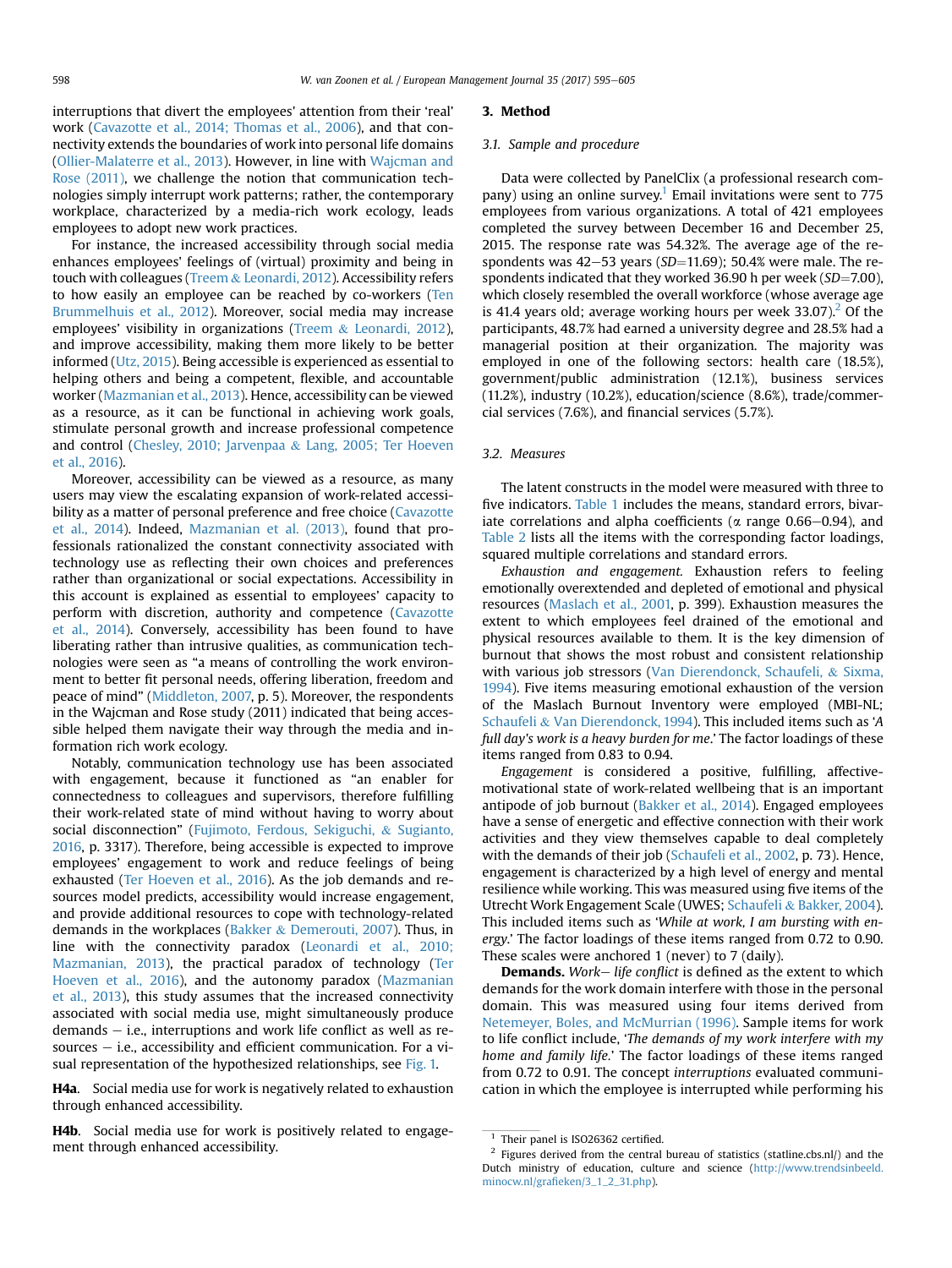<span id="page-5-0"></span>

| Table 1                                  |
|------------------------------------------|
| Correlations and descriptive statistics. |

| Variable                               | M(SD)         |         | $\overline{2}$ | 3       | 4       | 5       | 6       |         | 8               | 9    | 10                       | 11                       | 12 |
|----------------------------------------|---------------|---------|----------------|---------|---------|---------|---------|---------|-----------------|------|--------------------------|--------------------------|----|
| Social Media use for work <sup>a</sup> | 1.58 (1.04)   | 0.81    |                |         |         |         |         |         |                 |      |                          |                          |    |
| 2 Interruptions                        | 3.18(0.89)    | 0.12    | 0.77           |         |         |         |         |         |                 |      |                          |                          |    |
| 3 Accessibility                        | 3.99(0.60)    | 0.12    | 0.10           | 0.69    |         |         |         |         |                 |      |                          |                          |    |
| 4 Work-life conflict                   | 2.35(0.89)    | 0.12    | 0.31           | $-0.03$ | 0.82    |         |         |         |                 |      |                          |                          |    |
| 5 Efficient communication              | 3.76(0.59)    | 0.13    | $-0.01$        | 0.25    | $-0.11$ | 0.82    |         |         |                 |      |                          |                          |    |
| 6 Exhaustion                           | 2.81(1.31)    | 0.02    | 0.30           | $-0.14$ | 0.46    | $-0.25$ | 0.87    |         |                 |      |                          |                          |    |
| 7 Engagement                           | 5.08(1.15)    | 0.10    | $-0.17$        | 0.23    | $-0.16$ | 0.38    | $-0.48$ | 0.82    |                 |      |                          |                          |    |
| 8 Gender                               | 1.50(0.50)    | $-0.12$ | $-0.05$        | $-0.07$ | 0.03    | $-0.03$ | 0.08    | $-0.04$ | $\qquad \qquad$ |      |                          |                          |    |
| 9 Age                                  | 42.53 (11.69) | $-0.12$ | $-0.02$        | $-0.02$ | 0.10    | 0.02    | 0.00    | 0.12    | $-0.17$         |      |                          |                          |    |
| 10 Organizational tenure               | 9.97(9.44)    | $-0.14$ | 0.10           | $-0.06$ | 0.07    | $-0.04$ | $-0.02$ | 0.09    | $-0.12$         | 0.44 | $\overline{\phantom{0}}$ |                          |    |
| 11 Hours a week                        | 36.90 (7.00)  | 0.14    | 0.14           | 0.08    | 0.05    | 0.11    | $-0.04$ | 0.11    | $-0.45$         | 0.05 | 0.04                     | $\overline{\phantom{0}}$ |    |
| 12 Managerial position                 | 1.29(0.45)    | 0.20    | 0.13           | 0.01    | 0.09    | 0.15    | $-0.06$ | 0.12    | $-0.24$         | 0.09 | 0.06                     | 0.25                     |    |

 $N = 421$ . Values on the diagonal in Bold represent the square root of the average variance extracted (AVE). The two dichotomous variables were anchored as follows: gender

(1 = male, 2 = female) and managerial position (1 = yes, 2 = no).<br><sup>a</sup> Represents a second order construct, comprised of Facebook, Twitter and LinkedIn use. Correlations of .10 or higher were significant at p < .05.

## Table 2

l,

Measurement model.

| Item                                                                                       | $R^2$ | St. Factor loading | Unst. Factor loading <sup>a</sup> | Se   |
|--------------------------------------------------------------------------------------------|-------|--------------------|-----------------------------------|------|
| <b>Twitter use for work</b>                                                                |       |                    |                                   |      |
| I share my organization's accomplishments on my personal Twitter account                   | 0.89  | 0.942              | 1.000 <sup>b</sup>                |      |
| I publish information about my profession on my personal Twitter account                   | 0.92  | 0.957              | 1.059                             | 0.02 |
| I use my personal Twitter account to tell others about the work that I do                  | 0.97  | 0.982              | 1.064                             | 0.02 |
| I use my personal Twitter account to share work-related information                        | 0.97  | 0.982              | 1.070                             | 0.02 |
| I use my personal Twitter account to read up on work-related information                   | 0.78  | 0.881              | 1.067                             | 0.03 |
| <b>Facebook use for work</b>                                                               |       |                    |                                   |      |
| I share my organization's accomplishments on my personal Facebook account                  | 0.74  | 0.858              | 1.000 <sup>b</sup>                |      |
| I publish information about my profession on my personal Facebook account                  | 0.87  | 0.933              | 1.083                             | 0.02 |
| I use my personal Facebook account to tell others about the work that I do                 | 0.88  | 0.935              | 1.179                             | 0.04 |
| I use my personal Facebook account to share work-related information                       | 0.88  | 0.938              | 1.106                             | 0.04 |
| I use my personal Facebook account to read up on work-related information                  | 0.71  | 0.843              | 1.072                             | 0.05 |
| LinkedIn use for work                                                                      |       |                    |                                   |      |
| I share my organization's accomplishments on my personal LinkedIn account                  | 0.91  | 0.951              | 1.000 <sup>b</sup>                |      |
| I publish information about my profession on my personal LinkedIn account                  | 0.93  | 0.962              | 1.043                             | 0.02 |
| I use my personal LinkedIn account to tell others about the work that I do                 | 0.82  | 0.903              | 1.185                             | 0.03 |
| I use my personal LinkedIn account to share work-related information                       | 0.87  | 0.930              | 1.129                             | 0.03 |
| I use my personal LinkedIn account to read up on work-related information                  | 0.93  | 0.966              | 1.046                             | 0.02 |
| <b>Accessibility</b>                                                                       |       |                    |                                   |      |
| It is easy for my colleagues to reach me                                                   | 0.49  | 0.696              | 1.000 <sup>b</sup>                |      |
| When my telephone rings, I immediately answer                                              | 0.53  | 0.729              | 0.820                             | 0.06 |
| When colleagues try to reach me, I intend to contact them as soon as possible              | 0.77  | 0.876              | 0.909                             | 0.07 |
| <b>Efficient Communication</b>                                                             |       |                    |                                   |      |
| The communication between me and my colleagues is fruitful                                 | 0.52  | 0.723              | 1.000 <sup>b</sup>                |      |
| I do not waste time when communicating with colleagues or customers                        | 0.46  | 0.681              | 1.030                             | 0.09 |
| The communication between me and my colleagues is efficient                                | 0.46  | 0.675              | 0.946                             | 0.08 |
| Communication between me and my colleagues/customers is generally functional               | 0.48  | 0.694              | 1.215                             | 0.10 |
| Work-life conflict                                                                         |       |                    |                                   |      |
| The amount of time my job takes up makes it difficult to fulfill personal responsibilities | 0.83  | 0.908              | 1.000 <sup>b</sup>                |      |
| Things I want to do at home do not get done because of the demands my job puts on me       | 0.70  | 0.834              | 0.882                             | 0.04 |
| My work causes tensions that make it difficult to uphold personal obligations              | 0.68  | 0.824              | 0.882                             | 0.04 |
| Due to work-related duties, I have to make changes to my plans for personal activities     | 0.48  | 0.720              | 0.820                             | 0.05 |
| Interruptions                                                                              |       |                    |                                   |      |
| At work, I frequently receive telephone calls at inconvenient times                        | 0.85  | 0.922              | 1.000 <sup>b</sup>                |      |
| Email frequently disrupts my work                                                          | 0.81  | 0.898              | 0.947                             | 0.04 |
| During the day, telephone calls and email frequently prevent me from performing my job     | 0.40  | 0.622              | 0.703                             | 0.05 |
| <b>Exhaustion</b>                                                                          |       |                    |                                   |      |
| I feel mentally drained by my work                                                         | 0.74  | 0.861              | 1.000 <sup>b</sup>                |      |
| A full day of work is a heavy burden for me                                                | 0.75  | 0.867              | 1.029                             | 0.04 |
| I feel exhausted by my work                                                                | 0.87  | 0.935              | 1.147                             | 0.04 |
| At the end of my work day, I feel empty                                                    | 0.68  | 0.826              | 1.007                             | 0.05 |
| I feel tired when I get up in the morning with a full workday ahead of me                  | 0.74  | 0.858              | 1.043                             | 0.05 |
| Engagement                                                                                 |       |                    |                                   |      |
| While at work, I am bursting with energy                                                   | 0.81  | 0.899              | 1.000 <sup>b</sup>                |      |
| While at work, I feel fit and strong                                                       | 0.79  | 0.887              | 0.994                             | 0.04 |
| When I get up in the morning, I look forward to starting the workday                       | 0.61  | 0.784              | 0.965                             | 0.05 |
| When I am at work, I am productive for a long time                                         | 0.51  | 0.716              | 0.802                             | 0.05 |
| At work, I possess great mental resilience                                                 | 0.68  | 0.826              | 0.894                             | 0.04 |

<sup>a</sup> All factor loadings are significant at  $p < .05$ .

<sup>b</sup> Unit loading indicator constrained to 1.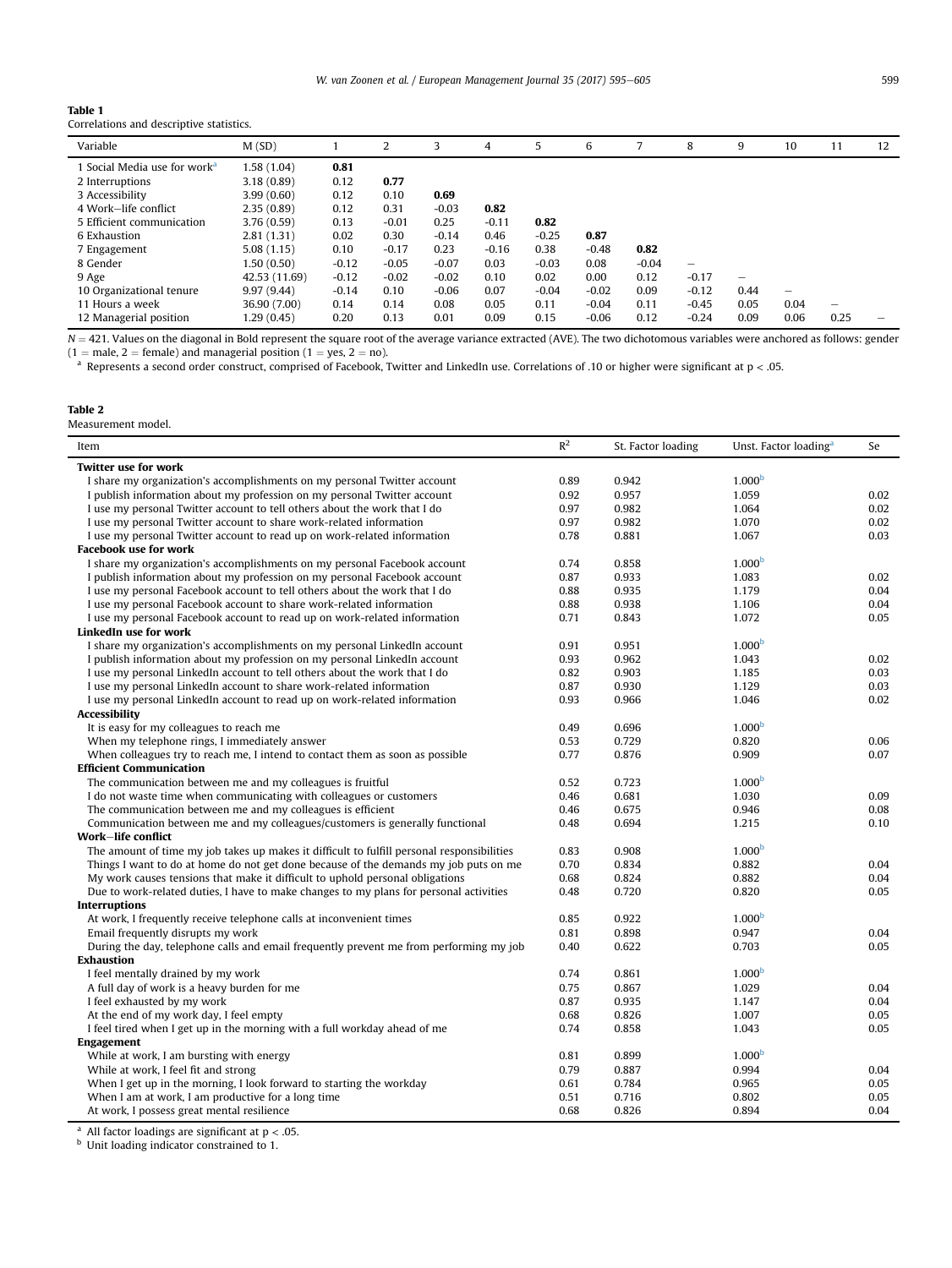<span id="page-6-0"></span>

| Table 3                                |
|----------------------------------------|
| Indirect pathways using bootstrapping. |

|                                                              |                                                                                          | <b>Bootstrapping</b> |           | <b>BC 95% CI</b> |          | P     |
|--------------------------------------------------------------|------------------------------------------------------------------------------------------|----------------------|-----------|------------------|----------|-------|
|                                                              |                                                                                          | Estimate             | <b>SE</b> | Lower            | Upper    |       |
| H <sub>1</sub> a                                             | Social media use for work $\rightarrow$ Work-life conflict $\rightarrow$ Exhaustion      | 0.141                | 0.065     | 0.029            | 0.288    | 0.017 |
| H1b                                                          | Social media use for work $\rightarrow$ Work-life conflict $\rightarrow$ Engagement      | $-0.037$             | 0.026     | $-0.112$         | $-0.002$ | 0.035 |
| H2a                                                          | Social media use for work $\rightarrow$ Interruptions $\rightarrow$ Exhaustion           | 0.054                | 0.034     | 0.003            | 0.145    | 0.039 |
| H2b                                                          | Social media use for work $\rightarrow$ Interruptions $\rightarrow$ Engagement           | $-0.043$             | 0.030     | $-0.127$         | $-0.002$ | 0.035 |
| H <sub>3</sub> a                                             | Social media use for work $\rightarrow$ Efficient communication $\rightarrow$ Exhaustion | $-0.109$             | 0.050     | $-0.236$         | $-0.037$ | 0.001 |
| H <sub>3</sub> b                                             | Social media use for work $\rightarrow$ Efficient communication $\rightarrow$ Engagement | 0.175                | 0.076     | 0.062            | 0.368    | 0.001 |
| H4a                                                          | Social media use for work $\rightarrow$ Accessibility $\rightarrow$ Exhaustion           | $-0.036$             | 0.026     | $-0.117$         | $-0.004$ | 0.021 |
| H <sub>4</sub> b                                             | Social media use for work $\rightarrow$ Accessibility $\rightarrow$ Engagement           | 0.057                | 0.037     | 0.009            | 0.163    | 0.009 |
| Contrasts                                                    |                                                                                          |                      |           |                  |          |       |
| Work-life conflict vs. Efficient communication on Exhaustion |                                                                                          | 0.032                | 0.086     | $-0.141$         | 0.208    | 0.685 |
| Work-life conflict vs. Accessibility on Exhaustion           |                                                                                          | 0.105                | 0.071     | $-0.028$         | 0.252    | 0.113 |
| Interruptions vs. Efficient communication on Exhaustion      |                                                                                          | $-0.056$             | 0.059     | $-0.182$         | 0.050    | 0.289 |
| Interruption vs. Accessibility on Exhaustion                 |                                                                                          | 0.017                | 0.041     | $-0.067$         | 0.099    | 0.665 |
| Efficient communication vs. work-life conflict on Engagement |                                                                                          | 0.138                | 0.083     | 0.006            | 0.335    | 0.039 |
|                                                              | Efficient communication vs. Interruptions on Engagement                                  | 0.132                | 0.080     | 0.004            | 0.310    | 0.042 |
|                                                              | Accessibility vs. work-life conflict on Engagement                                       | 0.019                | 0.045     | $-0.059$         | 0.123    | 0.630 |
|                                                              | Accessibility vs. Interruptions on Engagement                                            | 0.014                | 0.045     | $-0.066$         | 0.113    | 0.709 |

Note:  $BC = Bias$  Corrected,  $CI = Confidence$  interval.

or her work, using three items adopted from [Ter Hoeven et al.](#page-11-0) [\(2016\),](#page-11-0) with factor loadings ranging from 0.63 to 0.92. A sample item is 'At work, communication technologies cause interruptions.' These scales were anchored 1 (strongly disagree) to 5 (strongly agree).

Resources. Efficient communication was measured using the Communication Quality Scale (CQS) constructed by [Ten](#page-11-0) [Brummelhuis et al. \(2012\)](#page-11-0). Efficient communication refers to the extent to which communication enables effortless, functional and timely communication, using four items such as 'The communication with my colleagues is very efficient.' The factor loadings of these items ranged from 0.68 to 0.72. Accessibility refers to the ease and pace with which an employee can be reached by colleagues and was assessed by three items previously employed by [Ter Hoeven et al. \(2016\)](#page-11-0), including 'It is easy for my colleagues to reach me.' The factor loadings of these items ranged from 0.70 to 0.87. These scales were anchored 1 (strongly disagree) to 5 (strongly agree).

Social media use for work. This measure evaluates the use of public social media accounts for work-related communication. Work-related social media use is defined as the utilization of public social media accounts owned by individual employees, to produce or consume work-related information. Work-related information may refer to the organization, work experiences or the industry. This scale is derived from an extensive content analysis by [Van](#page-11-0) [Zoonen et al. \(2016a\).](#page-11-0) Social media use for work was tapped by measuring the frequency of work-related use of Facebook, Twitter and LinkedIn as sub-dimensions of work related social media use. We used these social media channels, as these have been found to be the public social media channels most frequently utilized by employees ([Van der Veer, Sival,](#page-11-0) & [van der Meer, 2016](#page-11-0)). Additionally, work-related information sharing is often technical and textual rather than visual, making Facebook, Twitter and LinkedIn more suited than, for instance, Instagram or Snapchat. Respondents were prompted to respond to several items; e.g., 'I share organizational accomplishments on my personally owned Facebook account'  $-$  by asking how often they engaged in these behaviors over the past two weeks (1 = never, 7 = multiple times a day). The factor loadings of these items ranged from 0.84 to 0.96. The sub-dimensions loaded on the second order construct work-related social media use:

Facebook 0.69; LinkedIn 0.72, and Twitter, 0.59.

## 3.3. Analysis

Hypotheses were tested using structural equation modeling (SEM) in AMOS 20. Incremental and absolute fit indices were presented to assess model fit. Two incremental fit indices were used: the Tucker-Lewis Index (TLI) and the Comparative Fit Index (CFI). Model fit indices of >0.95 indicate good model fit. Two absolute fit indices were examined: a standardized version of the root mean squared residual (SRMR) and the root mean square of approximation (RMSEA), with cut-off values of  $\leq$ 0.08 and  $\leq$  0.05, respectively, which indicated a close model fit. Additionally, the  $\chi^2$  statistic was presented. Totally, 5000 bootstrap samples were extracted from the data to estimate the model parameters, standard errors and confidence intervals to compare the regression weights of indirect pathways (i.e., contrasting effects). Contrasting effects were calculated to determine which paths should be given statistical credence (e.g., the indirect path on exhaustion through efficient communication versus the indirect paths on exhaustion through work-life conflict).

#### 4. Results

#### 4.1. Multivariate assumption and common method variance

Curve estimations were performed for all the relationships in the model, and indicated that all these relationships were sufficiently linear and could thus be tested using a covariance-based algorithm, such as that used in AMOS. Given the cross-sectional nature of the data, common method bias was assessed. First, a Harman's single-factor test; i.e., extracting a single factor in a principal component analysis, for all the observed indicators in our model was conducted, which explains 29.65% of the variance. Second, we assessed common method variance using a common latent factor analysis test. Results indicated that the common method variance in our model was 0.04%. These results indicated that the common method variance was not a problem in our data.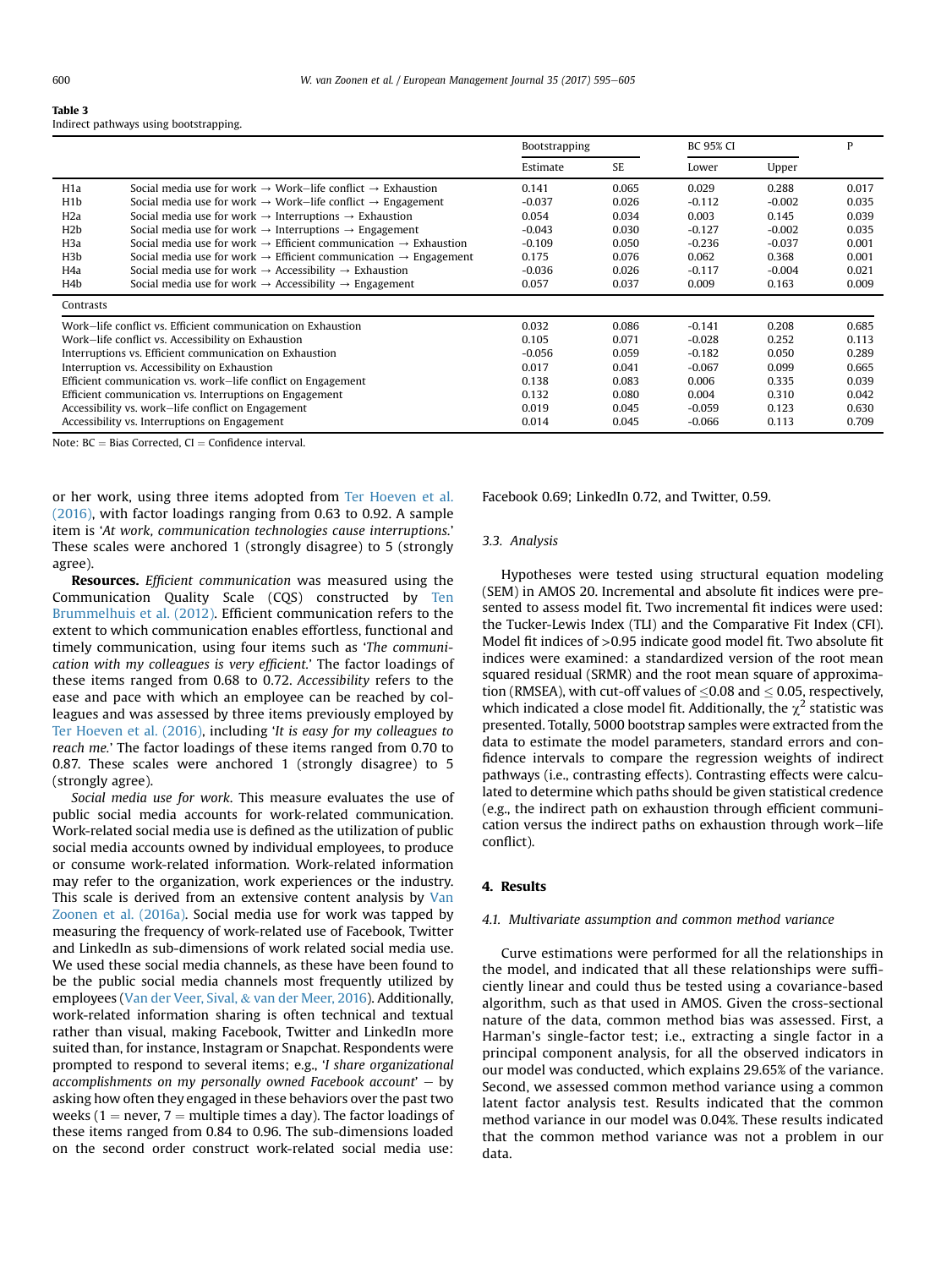#### 4.2. Measurement model

The measurement model indicated good model fit  $\chi^2$  $(678)$  = 1330.89; CF I = 0.96; TLI = 0.96; SRMR = 0.05 and RMSEA  $= 0.048$  (CI: 0.044, 0.052). Cross-factor correlations were examined to determine discriminant validity. The correlation between exhaustion and engagement was the highest in the model  $(-0.48)$ . The other correlations between the latent constructs in the model ranged from  $-0.25$  to 0.46 (see [Table 1](#page-5-0)), demonstrating adequate discriminant validity.

Convergent validity was assessed by examining the factor loadings and squared multiple correlations. The factor loadings of the social media sub-dimensions on the second order construct work related social media use were; Facebook 0.72, Twitter 0.59, and LinkedIn 0.69. The factor loadings of all observed variables on the intended latent construct were significant and sizable, ranging from 0.63 to 0.98 (see [Table 2](#page-5-0)). These results indicate satisfactory convergent validity; as such, further examination of the structural model is justified.

#### 4.3. Structural model

To test the hypotheses, a structural model, linking work-related social media to exhaustion and engagement through opposing mediation effects was estimated. The structural model showed good model fit.  $\chi^2$  (687) = 1449.42; CFI = 0.95; TLI = 0.95;  $SRMR = 0.07$  and  $RMSEA = 0.051$  (CI: 0.048, 0.055). The hypotheses refer to indirect effects between social media use and well-being measures rather than full or partial mediation. All a)  $X \rightarrow M$  and b)  $M \rightarrow Y$  paths were significant (see [Fig. 1](#page-8-0)). These significant a and b paths represent the indirect effects through social media-related resources and demands, as indicated by the bootstrapping results (see [Table 3](#page-6-0)).

Before discussing the hypotheses in depth, it is important to establish the nature of the effects  $-$  i.e., indirect effects, partial mediation, full mediation  $-$  as our hypotheses imply indirect effects. Although many researchers argue that a total effect between  $X \rightarrow Y$  is necessary to examine mediation effects, others have relaxed this precondition ([Mathieu](#page-10-0) & [Taylor, 2006](#page-10-0)). Especially in the case of opposing effects, it is important to consider indirect effects, even though the total  $X \rightarrow Y$  effect was insignificant. Note that X can have an indirect effect on Y through M in the absence of an association between X and Y. For instance, consider that a total effect is the sum of many different paths of influence with opposite signs, which can cancel each other out, producing a total effect (X  $\rightarrow$  Y) that is not detectable from zero, in spite of the existence of specific indirect effects that are not zero. In line with [Mathieu and](#page-10-0) [Taylor \(2006\)](#page-10-0), we label these effects indirect effects (rather than mediation). A full-fledged discussion of indirect and mediation effects is beyond the scope of this article; for an overview, see [Hayes](#page-10-0) [\(2009\),](#page-10-0) and [Mathieu and Taylor \(2006\)](#page-10-0).

In the model without the mediators, the effects of social media use on engagement  $b^* = 0.274$ , BC95% [-0.006; 0.660]  $p = 0.055$ ; and social media use on exhaustion  $b^* = -0.114$ , BC95% [-0.465; 0.166]  $p = 0.424$ , are both not significant. In the model with the mediators, the direct effect of social media use on engagement decreased to;  $b^* = 0.152$ , BC95% [-0.119; 0.480]  $p = 0.240$ ; and the direct effect of social media use on exhaustion was,  $b^* = -0.144$ , BC95%  $[-0.442; 0.112]$   $p = 0.261$ . The absence of significant direct effects supports the notion of indirect effects implied by our hypothesized model.

Hypothesis 1a is supported because work-related social media affects exhaustion through increased work-life conflict ( $b^* = 0.141$ , CI95% [0.029; 0.288],  $p = 0.017$ ). Additionally, hypothesis 1b is supported, as work-related social media use is associated with engagement through increased work-life conflict ( $b^* = -0.037$ , CI95%  $[-0.112; -0.002]$ ,  $p = 0.035$ ).

Hypotheses 2 assumes that interruptions are a social mediarelated demand, that is therefore related to exhaustion, and reduces engagement. Interruptions were found to facilitate the relationship between social media use and exhaustion ( $b^* = 0.054$ , CI95% [0.003; 0.145],  $p = 0.039$  and engagement (b\* = -0.043, CI95% [-0.127; -0.002],  $p = 0.035$ ). This supports the reasoning reflected in H2a and H2b.

The opposite effect is expected to occur, simultaneously, through efficient communication and accessibility. The findings support the rationale reflected in hypothesis 3a, as work-related social media use was negatively related to exhaustion through enhanced efficient communication  $(b^* = -0.109, C195\%)$ [-0.236;  $-0.037$ ],  $p = 0.001$ ). As expected, the findings also support hypothesis 3b, as a positive indirect effect was found between work-related social media use and engagement through efficient communication ( $b^* = 0.175$ , CI95% [0.062; 0.368],  $p = 0.001$ ).

Hypotheses 4a and 4b were also supported. Accessibility facilitates the relationship between social media use and engagement  $(b^* = 0.057, C195\%$  [0.009; 0.163],  $p = 0.009$ ), and between social media use and exhaustion ( $b^* = -0.036$ , CI95% [-0.117; -0.004],  $p = 0.021$ ). The model explains 30.7% of the variance in exhaustion and 25.9% of the variance in engagement.

## 4.4. Contrast of indirect effects

The structural model presented here included opposing indirect effects. In order to determine which path of the opposing effects should be given more credence, pairwise comparisons of indirect effects were conducted. The contrasts of indirect effects are listed in [Table 3](#page-6-0). The indirect effects were compared to each other in terms of effect size by linking the same pair of independent and dependent variables. Since the comparison entails opposite effects (negative versus positive indirect effects), the contrasting estimate denotes the difference in effect size, in which the sum of pairwise indirect pathways should significantly differ from zero to denote a difference in effect magnitude.

The pairwise comparison of the indirect effects linking social media use to exhaustion, show that the social media-related demands are mitigated by the social media-related resources. The indirect effect of social media use on exhaustion through work-life conflict is not significantly larger in magnitude than the indirect effects through efficient communication ( $b^* = 0.032$ , BC95% [-0.141; 0.208]  $p = 0.685$ ) and accessibility (b\* = 0.105, BC95% [-0.028; 0.252]  $p = 0.113$ ). Similarly, the contrast between the indirect effects through interruptions versus efficient communication  $(b^* = -0.056, BC95\%$  [-0.182; 0.050]  $p = 0.289$ ) and accessibility  $(b^* = 0.017, BC95\% [-0.067; 0.099] p = 0.665)$  cannot be distinguished in terms of the effect magnitude.

Finally, the indirect effects linking social media use to engagement were contrasted. The contrast between the indirect effects through accessibility versus interruptions ( $b^* = 0.014$ , BC95% [-0.066; 0.113]  $p = 0.709$  and work-life conflict (b\* = 0.019, BC95% [-0.059; 0.123]  $p = 0.630$ ) were not significantly different in effect size. In turn, the indirect effect through efficient communication was stronger than the indirect effects though interruptions  $(b^* = 0.132, BC95\% [0.004; 0.310] p = 0.042)$  and work-life conflict  $(b^* = 0.138, BC95\% [0.006; 0.335] p = 0.039).$ 

### 4.5. Control variables and alternative models

The control variables gender, age, organizational tenure, managerial position, and working hours per week were consecutively modeled. All the parameters presented in the final model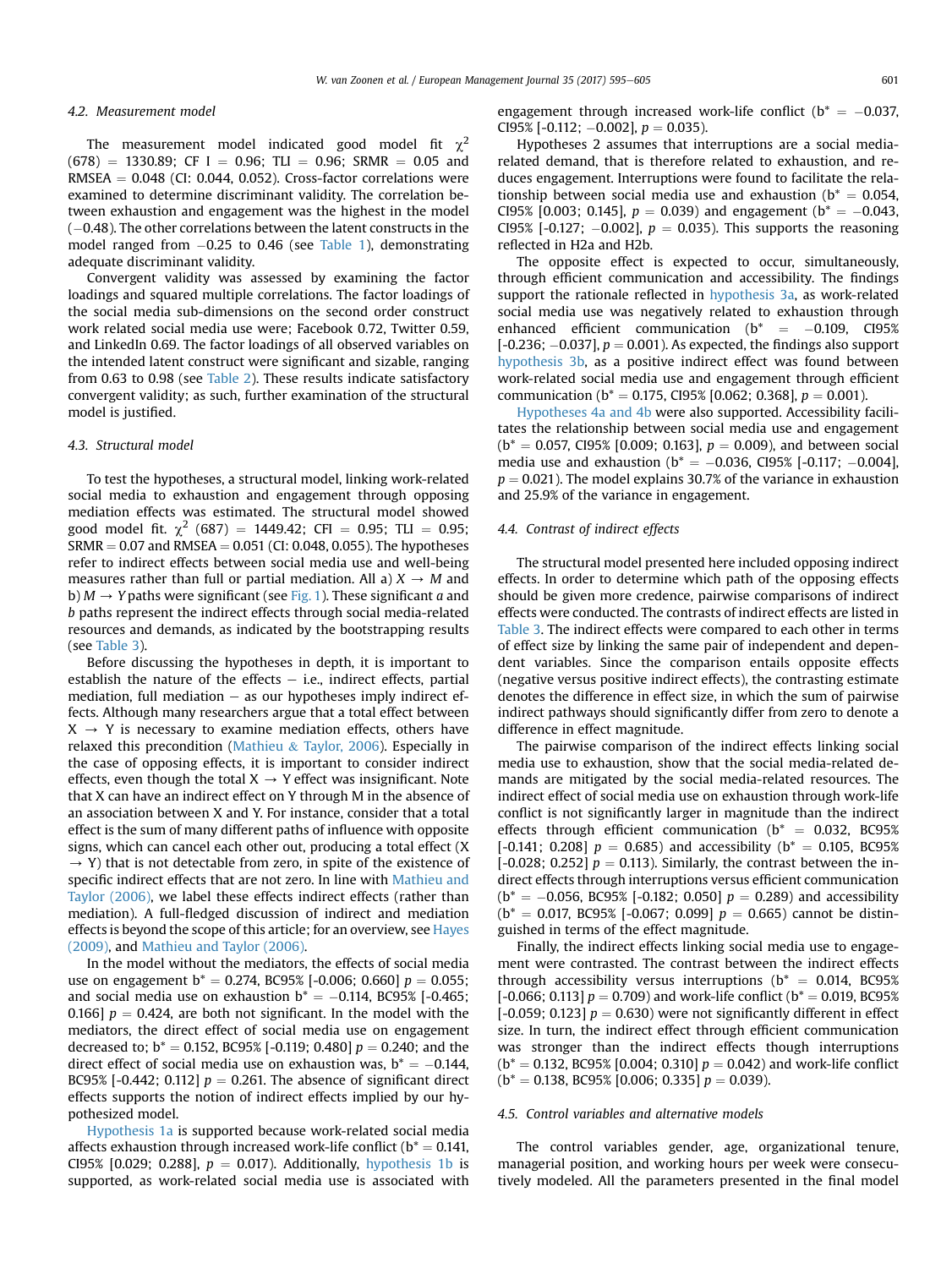<span id="page-8-0"></span>

Fig. 1. Structural model representing all latent variables. Note: Significance levels are flagged \* < 0.05.

held true when controlling for these variables. This result indicates that the control variables had no influence on the overall findings; as such, we excluded these variables from the final model for reasons of parsimony.

Model fit statistics for alternative models were examined to determine whether these models correspond with the data for alternative explanations. Model deterioration was assessed using a  $\Delta \gamma^2$  test. First, we re-specified our structural model as a CFA. This model represents the unanalyzed associations between factors (i.e., covariances) that are not directional. Model fit indices suggest significant model deterioration compared with the retained structural model ( $\Delta \chi^2$  = 50.03, p < 0.001). Additionally, we estimated a reversed model using exhaustion and engagement to explain social media use, thus reversing the causal directionalities. The overall fit of the model suggests an inferior fit to the data compared with the retained model ( $\Delta \chi^2 = 21.60$ , p < 0.001). Finally, a model was estimated analyzing the structural relationships between the first order constructs, thus analyzing the effects of different social media channels separately. Again, the model suggests an inferior fit to the data, compared with the retained model  $(\Delta \chi^2(5) = 186.25, p < 0.001).$ 

## 5. Discussion

The findings presented in this study support the notion that positive and negative consequences of social media use coexist and can be modeled using two categories: demands and resources. This provides insights into the psychological processes that are triggered by social media use for work, relating these behaviors to engagement and exhaustion. Specifically, social media use for work might trigger two distinct psychological processes  $-$  i.e., health impairment process and motivational process  $-$  through positive and negative outcomes of work-related usage. The positive

consequences trigger a motivational process; suggesting efficient communication and accessibility are functional in achieving work goals and fulfill basic psychological needs, thereby contributing to a sense of engagement. The negative consequences trigger a health impairment process, which implies that work-life conflict and interruptions require psychological expenditure, which in turn may increase exhaustion.

The findings emphasize the importance of taking both demands and resources into account when evaluating the consequences of social media use for work. Specifically, work-related social media use fosters efficient communication and greater accessibility, which in turn reduces exhaustion and enhances engagement. Simultaneously, work-related social media induces interruptions and boundary conflicts, which yield opposite effects on exhaustion and engagement. This suggests that employees recognize the benefits of using public social media for work, as it allows them to be more accessible and share information and communicate more efficiently. However, employees simultaneously recognize the downsides of public social media use for work, as the increased connectivity and diverse social groups on these platforms cause interruptions in daily work processes and increase work-life conflicts. The JD-R model provides strong empirical support for the relationship between job resources and demands, and well-being and performance (e.g., [Bakker](#page-10-0) & [Demerouti, 2007\)](#page-10-0). The findings of this study suggest this framework can be applied in the context of social media use as well.

Furthermore, the results indicate that the social media resources have a stronger effect on engagement than on exhaustion, whereas the social media-related demands yield opposite effects. This provides additional support for the notion that the positive and negative consequences of social media use for work indeed mimic demands and resources. Social media-related resources  $-$  i.e., efficient communication and accessibility  $-$  trigger a motivational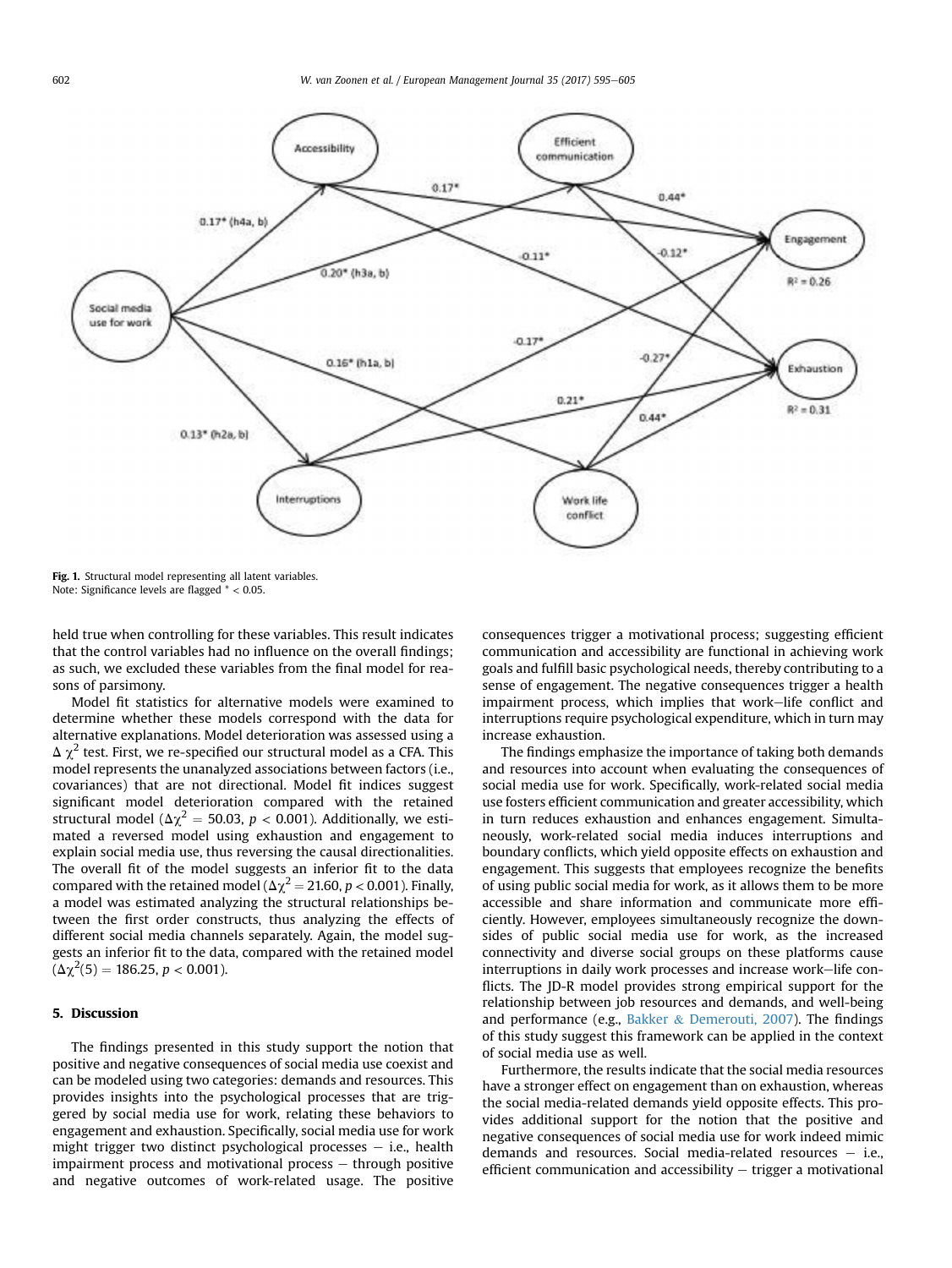process and help achieve work goals. Hence, these positive consequences seem to fulfill basic psychological needs, such as relatedness and competence, thereby contributing to engagement ([Bakker](#page-10-0) [et al., 2014; Nahrgang et al., 2011\)](#page-10-0). Social media related demands i.e., interruption and work life conflict  $-$  are the most important drivers of exhaustion triggering a health impairment process. These negative consequences can be viewed as demands, as they cost effort and consume resources, causing exhaustion ([Bakker et al.,](#page-10-0) [2014; Nahrgang et al., 2011\)](#page-10-0).

Additionally, the results show that the social media resource accessibility mitigates the opposing effects presented by social media-related demands  $-$  i.e., interruptions and work life conflict. Furthermore, the indirect effect between social media use and engagement through efficient communication is stronger than the opposing indirect effects through social media-related demands. This suggests that employees are able to benefit from social media use for work through efficient communication practices in terms of engagement. This advantage is not supported in relationship between social media use for work and exhaustion as in this case social media-related demands mitigate the social media-related resources.

Importantly, the findings also indicate that the relationship between social media use and its consequences for employees is more complex than previously established by studies highlighting either positive or negative effects (e.g., [Leftheriotis](#page-10-0) & [Giannakos,](#page-10-0) [2014; Van Zoonen et al., 2016b\)](#page-10-0). Studying social media-related resources would provide a positive narrative [\(Leftheriotis](#page-10-0) & [Giannakos, 2014; Utz, 2015\)](#page-10-0), whereas only including social media-related demands would confirm a negative relationship ([Van Zoonen et al., 2016b](#page-11-0)). Additionally, as this study shows, social media use for work exerts an effect on engagement and exhaustion through two mechanisms that work in opposite directions, by resources, which increase engagement and reduce exhaustion, while simultaneously reducing engagement and increasing exhaustion through demands. Hence, the total effect between X and Y may appear nonsignificant. This can have two important consequences. First, one might infer that there is no relationship between social media use for work and engagement and exhaustion, as there is no significant effect between X and Y. Second, the findings concur with others who relaxed the precondition of having a significant total effect between X and Y before testing mediation. As [Hayes \(2009\)](#page-10-0) notes: "A failure to test for indirect effects in the absence of a total effect can lead to you miss some potentially interesting, important, or useful mechanisms by which X exerts some kind of effect on Y" (p. 415).

Notably, in recent years, many studies have adopted an affordance lens to study social media use the workplace, and identified several social media-related tensions (e.g., [Gibbs, et al., 2013;](#page-10-0) [Majchrzak et al., 2013; Treem](#page-10-0) & [Leonardi, 2012](#page-10-0)). Affordances  $$ broadly described as possibilities for action  $-$  refer to the relational structure between a technology and the user, that enables or constrains potential behavioral outcomes in a particular context ([Evans](#page-10-0) [et al., 2016\)](#page-10-0). For instance, [Gibbs et al. \(2013\)](#page-10-0) show, how social media affords open communication and knowledge-sharing while also facilitating covert behaviors, thus continuously negotiating tensions between openness and closedness of communication [\(Gibbs](#page-10-0) [et al., 2013\)](#page-10-0). Although this study does not identify specific affordances, the findings support the notion that the same affordance  $$ e.g., visibility and association  $-$  could yield contradictory behavioral outcomes. Specifically, this study adds to the affordance literature by identifying and evaluating psychological and psychosomatic contradictory consequences of social media use rather than examining behavioral outcomes and human-technology interactions (e.g., [Gibbs, et al., 2013; Evans et al., 2016; Rice et al.,](#page-10-0) [2017; Treem](#page-10-0) & [Leonardi, 2012\)](#page-10-0).

Although this study identified two important opposing mechanisms relevant to social media use, it does not claim to be exhaustive. Drawing on research on communication technology use in the workplace, several other tensions might be identified relevant to work-related social media use. For instance, [Perlow](#page-11-0) [\(2012\)](#page-11-0) describes the cycle of responsiveness reflecting the tensions between responsiveness, always being 'on', and increased unpredictability. Arguably, these technology-related demands and resources transpose to the context of work-related social media use as well.

Finally, the relationship between (enterprise) social media use in the workplace and impression management [\(Gibbs et al., 2013\)](#page-10-0), knowledge-sharing ([Gibbs et al., 2013; Treem](#page-10-0) & [Leonardi, 2012\)](#page-10-0), boundary conflicts [\(Ollier-Malaterre et al., 2013\)](#page-10-0), and workperformance [\(Leftheriotis](#page-10-0) & [Giannakos, 2014\)](#page-10-0) is reasonably established. However, this study is among the first to show that social media use for work is related to employee wellbeing through opposing mechanisms. Recently, studies have suggested that social media use increase work performance ([Leftheriotis](#page-10-0) & [Giannakos,](#page-10-0) [2014\)](#page-10-0). However, this view might be contested when considering both social media-related resources and demands, suggesting that employees will only increase performance through social media use, as long as the associated resources outweigh the demands. At least this relationship could be further unpacked by considering how social media-related demands and resources might affect the relationship between social media use for work and job performance [\(Bakker](#page-10-0) & [Demerouti, 2007](#page-10-0)).

## 5.1. Practical implications

Although social media use has increased among employees because of the positive associations it carries, employees might also experience negative consequences that might cause exhaustion and reduce engagement. This study suggests that organizations that allow or support the use of social technologies should focus on protecting employees from the increased intrusion between life domains and the increased interruptions employees may experience.

Organizations could focus on two interventions. First, managerial efforts could be directed at offering employees additional resources that may help to mitigate the negative consequences. This study suggests that employees do not necessarily benefit from work-related social media use in terms of their wellbeing. Therefore, managerial efforts should be directed at harnessing employees from the demands social media place on them, while capitalizing on the resources social media offer. Additional resources that organizations could offer and may help to tip the balance in favor of social media use are increased social support and the implementation of work-life initiatives. Other resources that organizations could facilitate are training programs to improve employees' digital literacy. For example, [Bucher et al. \(2013\)](#page-10-0) note that social media provide a diverse set of new challenges for employees. In order to cope with these challenges and demands in a workplace that is characterized by increased pace, content volume, immediacy, and complexity, employees need to acquire and develop new skills and capacities.

Second, organizations can facilitate guidelines for responsible use of these technologies in order to help employees cope with social media-related demands. In that respect, not only social media guidelines, but social norms have been found to be important for the manner in which technologies are used. [Mazmanian \(2013\)](#page-10-0) argues, that the use of technology and the importance that is attributed to it is socially constructed. Essentially, this means that employees cannot simply ignore or refrain from using social media if they are committed to succeeding in a social environment that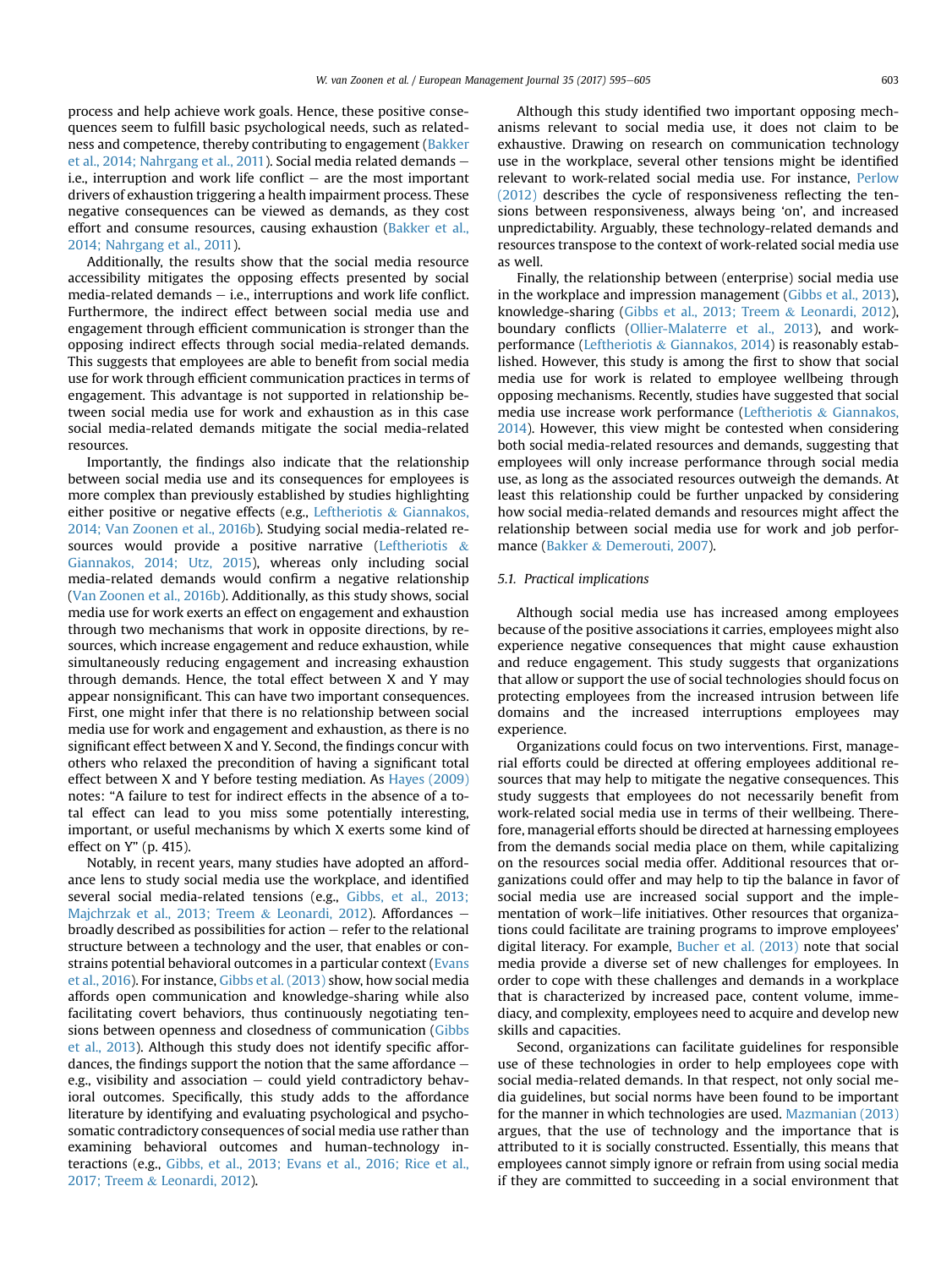<span id="page-10-0"></span>expects constant connectivity and responsiveness. This suggests that the collective technological frames have an important influence over how social technologies are used. Organizations should, therefore, focus on the social origins and social solutions to  $-$  for  $instance - the$  intrusive use of these technologies for employees' personal life domains. Organizations could identify employees' expectations and solutions to traps of connectivity associated with the use of communication technologies. By facilitating discussions among employees, organization may be able to establish formal guidelines and best practices founded in social origins of communication technology use among employees.

## 5.2. Limitations and future research directions

A few limitations of this study need to be acknowledged. First, this study relies on cross-sectional data; hence, no claims with regard to the causality of the relationships among work-related social media use, social media related demands and resources and wellbeing could be made. Other types of research are required to substantiate the causality of the relationship between workrelated social media use and wellbeing. However, it should be noted that the proposed causality derived from the JD-R model is well-established and supported by longitudinal data (e.g., Brauchli, Schaufeli, Jenny, Füllemann, & Bauer, 2013).

Second, although social media are slowly becoming ubiquitous in organizations, research has not yet developed well-validated scales to measure these behaviors. This study developed a scale based on an extensive content analysis by [Van Zoonen et al.](#page-11-0) [\(2016a\)](#page-11-0). However, to avoid the proliferation of different and contrasting effects that may be caused by different conceptualizations of use and add to cumulative knowledge on work-related social media use, it may be worthwhile to further validate the scale that taps into the use of social media for work.

Third, this study examines three widely adopted social media channels. However, there are many other forms of social technologies that are increasingly used in the workplace, such as Whatsapp and Instagram as well as their intraorganizational counterparts such as Yammer and Facebook, at work. Future research may direct attention to potentially differential effects among these technologies.

Finally, as mentioned above, this study is likely to have captured the most prevalent social media-related resources and demands, as derived from the literature; however, this study is not exhaustive. Additional research is needed to advance our understanding of the opposing consequences of social technologies, and examine the conditions under which the negative and positive consequences become more profound. Aside from SEM analysis, fuzzy-set-Qualitative Comparative Analysis (fsQCA) may provide additional insights in complex and possibly contradicting cases ([Pappas,](#page-11-0) [Kourouthanassis, Giannakos,](#page-11-0) & [Chrissikopoulos, 2016; Woodside,](#page-11-0) [2014](#page-11-0)).

## References

- Bakker, A. B., & Demerouti, E. (2007). The job demands-resources model: State of the art. Journal of Managerial Psychology, 22, 309-328. [http://dx.doi.org/](http://dx.doi.org/10.4102/sajip.v37i2.974) [10.4102/sajip.v37i2.974.](http://dx.doi.org/10.4102/sajip.v37i2.974)
- [Bakker, A. B., Demerouti, E., & Sanz-Vergel, A. I. \(2014\). Burnout and work](http://refhub.elsevier.com/S0263-2373(17)30107-X/sref2) engagement: The JD-R approach. [Annual Review of Organizational Psychology](http://refhub.elsevier.com/S0263-2373(17)30107-X/sref2) [and Organizational Behavior, 1](http://refhub.elsevier.com/S0263-2373(17)30107-X/sref2), 389-[411.](http://refhub.elsevier.com/S0263-2373(17)30107-X/sref2)
- [Bakker, A. B., Demerouti, E., & Verbeke, W. \(2004\). Using the job demands-resources](http://refhub.elsevier.com/S0263-2373(17)30107-X/sref3) [model to predict burnout and performance.](http://refhub.elsevier.com/S0263-2373(17)30107-X/sref3) Human Resource Management, 43[\(1\), 83](http://refhub.elsevier.com/S0263-2373(17)30107-X/sref3)-[104.](http://refhub.elsevier.com/S0263-2373(17)30107-X/sref3)
- [Brauchli, R., Schaufeli, W. B., Jenny, G. J., Füllemann, D., & Bauer, G. F. \(2013\). Dis](http://refhub.elsevier.com/S0263-2373(17)30107-X/sref4)[entangling stability and change in job resources, job demands, and employee](http://refhub.elsevier.com/S0263-2373(17)30107-X/sref4) [well-being](http://refhub.elsevier.com/S0263-2373(17)30107-X/sref4) - [a three-wave study on the job-demands and resources model.](http://refhub.elsevier.com/S0263-2373(17)30107-X/sref4) [Journal of Vocational Behavior, 83](http://refhub.elsevier.com/S0263-2373(17)30107-X/sref4), 117-[129.](http://refhub.elsevier.com/S0263-2373(17)30107-X/sref4)

Bucher, E., Fieseler, C., & Suphan, A. (2013). The stress potential of social media in

the workplace. Information, Communication & Society, 16(10), 1639-1667. [http://](http://dx.doi.org/10.1080/1369118x.2012.710245) [dx.doi.org/10.1080/1369118x.2012.710245.](http://dx.doi.org/10.1080/1369118x.2012.710245)

- [Cavazotte, F., Lemos, A. H., & Villadsen, K. \(2014\). Corporate smart phones: Pro](http://refhub.elsevier.com/S0263-2373(17)30107-X/sref6)[fessionals' conscious engagement in escalating work connectivity.](http://refhub.elsevier.com/S0263-2373(17)30107-X/sref6) New Tech[nology, Work and Employment, 29](http://refhub.elsevier.com/S0263-2373(17)30107-X/sref6), 72-[87.](http://refhub.elsevier.com/S0263-2373(17)30107-X/sref6)
- Chesley, N. (2010). Technology use and employee assessments of work effectiveness, workload, and pace of life. Information, Communication, & Society, 13(4), 485-514. <http://dx.doi.org/10.1080/13691180903473806>.
- [Crawford, E. R., LePine, J. A., & Rich, B. L. \(2010\). Linking job demands and resources](http://refhub.elsevier.com/S0263-2373(17)30107-X/sref8) [to employee engagement and burnout: A theoretical extension and meta-](http://refhub.elsevier.com/S0263-2373(17)30107-X/sref8)analytic test. [Journal of Applied Psychology, 95](http://refhub.elsevier.com/S0263-2373(17)30107-X/sref8), 834-[848.](http://refhub.elsevier.com/S0263-2373(17)30107-X/sref8)
- [Demerouti, E., Bakker, A. B., Nachreiner, F., & Schaufeli, W. B. \(2001\). The job](http://refhub.elsevier.com/S0263-2373(17)30107-X/sref9) [demands-resources model of burnout.](http://refhub.elsevier.com/S0263-2373(17)30107-X/sref9) Journal of Applied Psychology, 86(3), 499. [Derks, D., & Bakker, A. B. \(2014\). Smartphone use, work](http://refhub.elsevier.com/S0263-2373(17)30107-X/sref10)-[home interference, and](http://refhub.elsevier.com/S0263-2373(17)30107-X/sref10)
- [burnout: A diary study on the role of recovery.](http://refhub.elsevier.com/S0263-2373(17)30107-X/sref10) Applied Psychology, 63, 411-[440](http://refhub.elsevier.com/S0263-2373(17)30107-X/sref10).
- [Ellison, N. B., Gibbs, J., & Weber, M. S. \(2015\). The use of enterprise social network](http://refhub.elsevier.com/S0263-2373(17)30107-X/sref12) [sites for knowledge sharing in distributed organizations: The role of organi-](http://refhub.elsevier.com/S0263-2373(17)30107-X/sref12)zational affordances. [American Behavioral Scientist](http://refhub.elsevier.com/S0263-2373(17)30107-X/sref12),  $1-21$ .
- [Erhardt, N., & Gibbs, J. L. \(2014\). The dialectical nature of impression management in](http://refhub.elsevier.com/S0263-2373(17)30107-X/sref13) [knowledge work: Unpacking tensions in media use between managers and](http://refhub.elsevier.com/S0263-2373(17)30107-X/sref13) subordinates. [Management Communication Quarterly, 28](http://refhub.elsevier.com/S0263-2373(17)30107-X/sref13)(2), 155-[186.](http://refhub.elsevier.com/S0263-2373(17)30107-X/sref13)
- [Evans, S. K., Pearce, K. E., Vitak, J., & Treem, J. W. \(2016\). Explicating affordances: A](http://refhub.elsevier.com/S0263-2373(17)30107-X/sref14) [conceptual framework for understanding affordances in communication](http://refhub.elsevier.com/S0263-2373(17)30107-X/sref14) research. [Journal of Computer-mediated Communication, 22](http://refhub.elsevier.com/S0263-2373(17)30107-X/sref14)(1), 35–[52.](http://refhub.elsevier.com/S0263-2373(17)30107-X/sref14)
- Fonner, K. L., & Roloff, M. E. (2012). Testing the connectivity paradox: Linking teleworkers' communication media use to social presence, stress from interruptions, and organizational identification. Communication Monographs, 79, 205e231. [http://dx.doi.org/10.1080/03637751.2012.673000.](http://dx.doi.org/10.1080/03637751.2012.673000)
- [Fujimoto, Y., Ferdous, A. S., Sekiguchi, T., & Sugianto, L. F. \(2016\). The effect of mobile](http://refhub.elsevier.com/S0263-2373(17)30107-X/sref16) [technology usage on work engagement and emotional exhaustion in Japan.](http://refhub.elsevier.com/S0263-2373(17)30107-X/sref16) [Journal of Business Research, 69](http://refhub.elsevier.com/S0263-2373(17)30107-X/sref16)(9), 3315-[3323.](http://refhub.elsevier.com/S0263-2373(17)30107-X/sref16)
- Gibbs, J. L., Rozaidi, N. A., & Eisenberg, J. (2013). Overcoming the "ideology of Openness": Probing the affordances of social media for organizational knowledge sharing. Journal of Computer-mediated Communication, 19, 102-120. [http://](http://dx.doi.org/10.1111/jcc4.12034) [dx.doi.org/10.1111/jcc4.12034.](http://dx.doi.org/10.1111/jcc4.12034)
- [Hayes, A. F. \(2009\). Beyond Baron and Kenny: Statistical mediation analysis in the](http://refhub.elsevier.com/S0263-2373(17)30107-X/sref18) new millennium. [Communication Monographs, 76](http://refhub.elsevier.com/S0263-2373(17)30107-X/sref18)(4), 408-[420.](http://refhub.elsevier.com/S0263-2373(17)30107-X/sref18)
- [Huang, J., Baptista, J., & Galliers, R. D. \(2013\). Reconceptualizing rhetorical practices](http://refhub.elsevier.com/S0263-2373(17)30107-X/sref19) [in organizations: The impact of social media on internal communications.](http://refhub.elsevier.com/S0263-2373(17)30107-X/sref19) In[formation](http://refhub.elsevier.com/S0263-2373(17)30107-X/sref19) & Management,  $50(2)$ ,  $112-124$  $112-124$ .
- Jarvenpaa, S. L., & Lang, K. R. (2005). Managing the paradoxes of mobile technology. Information Systems Management, Fall, 7-23. [http://dx.doi.org/10.1201/](http://dx.doi.org/10.1201/1078.10580530/45520.22.4.20050901/90026.2) [1078.10580530/45520.22.4.20050901/90026.2.](http://dx.doi.org/10.1201/1078.10580530/45520.22.4.20050901/90026.2)
- [Leftheriotis, I., & Giannakos, M. N. \(2014\). Using social media for work: Losing your](http://refhub.elsevier.com/S0263-2373(17)30107-X/sref21) time or improving your work? [Computers in Human Behavior, 31](http://refhub.elsevier.com/S0263-2373(17)30107-X/sref21), 134-[142](http://refhub.elsevier.com/S0263-2373(17)30107-X/sref21)
- Leonardi, P. M., Huysman, M., & Steinfield, C. (2013). Enterprise social media: Definition, history, and prospects for the study of social technologies in organizations. Journal of Computer-Mediated Communication,  $19(1)$ ,  $1-19$ . [http://](http://dx.doi.org/10.1111/jcc4.12029) [dx.doi.org/10.1111/jcc4.12029.](http://dx.doi.org/10.1111/jcc4.12029)
- Leonardi, P. M., Treem, J. W., & Jackson, M. H. (2010). The connectivity paradox: Using technology to both decrease and increase perceptions of distance in distributed work arrangements. Journal of Applied Communication Research, 38, 85-105. [http://dx.doi.org/10.1080/00909880903483599.](http://dx.doi.org/10.1080/00909880903483599)
- [Majchrzak, A., Faraj, S., Kane, G. C., & Azad, B. \(2013\). The contradictory in](http://refhub.elsevier.com/S0263-2373(17)30107-X/sref23)fluence of [social media affordances on online communal knowledge sharing.](http://refhub.elsevier.com/S0263-2373(17)30107-X/sref23) Journal of [Computer-mediated Communication, 19](http://refhub.elsevier.com/S0263-2373(17)30107-X/sref23)(1), 38-[55.](http://refhub.elsevier.com/S0263-2373(17)30107-X/sref23)
- Marwick, A. E., & Boyd, D. (2010). I tweet honestly, I tweet passionately: Twitter users, context collapse, and the imagined audience. New Media & Society, 13(1), 114-133. [http://dx.doi.org/10.1177/1461444810365313.](http://dx.doi.org/10.1177/1461444810365313)
- Maslach, C., Schaufeli, W. B., & Leiter, M. P. (2001). Job burnout. Annual Review of Psychology, 52, 397-422. [http://dx.doi.org/10.1146/annurev.psych.52.1.397.](http://dx.doi.org/10.1146/annurev.psych.52.1.397)
- [Mathieu, J. E., & Taylor, S. R. \(2006\). Clarifying conditions and decision points for](http://refhub.elsevier.com/S0263-2373(17)30107-X/sref26) [mediational type inferences in organizational behavior.](http://refhub.elsevier.com/S0263-2373(17)30107-X/sref26) Journal of Organizational Behavior,  $27(8)$ ,  $1031-1056$  $1031-1056$ .
- Mazmanian, M. (2013). Avoiding the trap of constant connectivity: When congruent frames allow for heterogeneous practices. Academy of Management Journal, 56, 1225e1250. [http://dx.doi.org/10.5465/amj.2010.0787.](http://dx.doi.org/10.5465/amj.2010.0787)
- Mazmanian, M., Orlikowski, W. J., & Yates, J. (2013). The autonomy paradox: The implications of mobile email devices for knowledge professionals. Organization Science, 24, 1337-1357. [http://dx.doi.org/10.1287/orsc.1120.0806.](http://dx.doi.org/10.1287/orsc.1120.0806)
- [Middleton, C. A. \(2007\). Illusions of balance and control in an always-on environ](http://refhub.elsevier.com/S0263-2373(17)30107-X/sref29)[ment: A case study of BlackBerry users.](http://refhub.elsevier.com/S0263-2373(17)30107-X/sref29) Continuum: Journal of Media & [Cultural](http://refhub.elsevier.com/S0263-2373(17)30107-X/sref29) [Studies, 21](http://refhub.elsevier.com/S0263-2373(17)30107-X/sref29), 165-[178](http://refhub.elsevier.com/S0263-2373(17)30107-X/sref29).
- [Nahrgang, J. D., Morgeson, F. P., & Hofmann, D. A. \(2011\). Safety at work: A meta](http://refhub.elsevier.com/S0263-2373(17)30107-X/sref30)[analytic investigation of the link between job demands, job resources,](http://refhub.elsevier.com/S0263-2373(17)30107-X/sref30) [burnout, engagement, and safety outcomes.](http://refhub.elsevier.com/S0263-2373(17)30107-X/sref30) Journal of Applied Psychology, 96,  $71 - 94.$  $71 - 94.$  $71 - 94.$  $71 - 94.$
- [Netemeyer, R. G., Boles, J. S., & McMurrian, R. \(1996\). Development and validation of](http://refhub.elsevier.com/S0263-2373(17)30107-X/sref31) [work](http://refhub.elsevier.com/S0263-2373(17)30107-X/sref31)-family confl[ict and family](http://refhub.elsevier.com/S0263-2373(17)30107-X/sref31)-work conflict scales. [Journal of Applied Psy](http://refhub.elsevier.com/S0263-2373(17)30107-X/sref31)[chology, 81](http://refhub.elsevier.com/S0263-2373(17)30107-X/sref31)(4), 400.
- [Moqbel, M., Nevo, S., & Kock, N. \(2013\). Organizational members' use of social](http://refhub.elsevier.com/S0263-2373(17)30107-X/sref55) [networking sites and job performance: An exploratory study.](http://refhub.elsevier.com/S0263-2373(17)30107-X/sref55) *Information* [Technology](http://refhub.elsevier.com/S0263-2373(17)30107-X/sref55) & [People, 26](http://refhub.elsevier.com/S0263-2373(17)30107-X/sref55)(3), 240–[264](http://refhub.elsevier.com/S0263-2373(17)30107-X/sref55).
- Ollier-Malaterre, a., Rothbard, N. P., & Berg, J. M. (2013). When worlds collide in Cyberspace: How boundary work in online social networks impacts